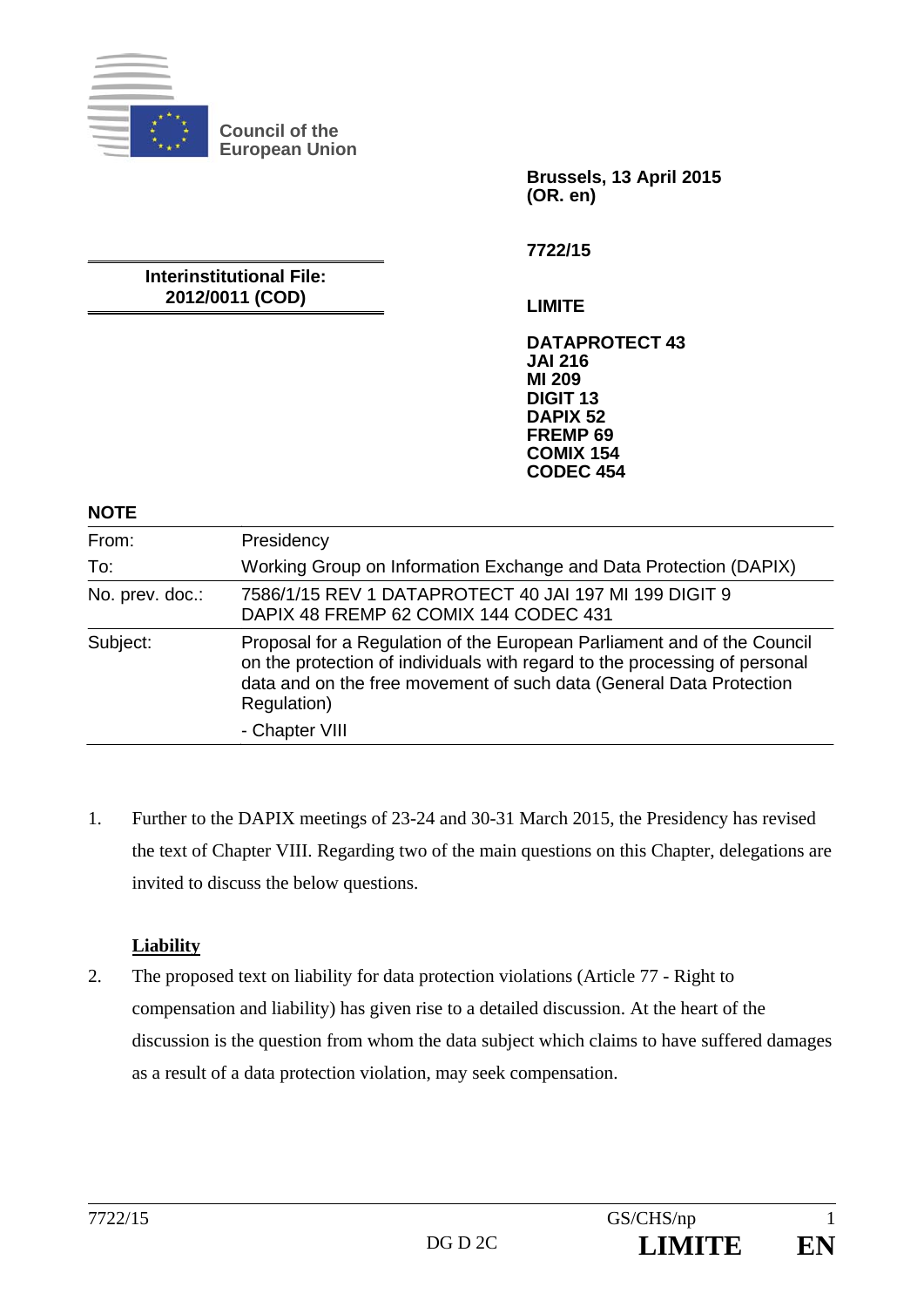- 3. As most of the obligations in the Regulation, in particular in Chapter IV (obligations of controllers and processors) rest with controllers, there appears to be a large consensus among Member States that in practice the controllers will be primarily liable for damages suffered as a consequence of data protection violations. Where more than one controller and/or a processor is involved in a data processing operation, the question is whether and to what extent the data subject can claim damages from these other controllers and/or processors.
- 4. The text of Chapter III contains little guidance in this regard. Paragraph 2 of Article 24 provides that, in case of joint controllers, the data subject may, irrespective of the terms of the arrangement among the controllers, exercise his rights under the Regulation in respect of each of the controllers. This paragraph (which at any rate does not apply in case the data subject has been informed in a transparent and unequivocal manner which of the joint controllers is responsible: Article 24(3)), however, appears to address only the question of the exercise of data protection rights by data subjects. It does no appear to cover the right to receive compensation in case of violations. The only rule on liability laid down by the provision on processors is that a processor cannot escape its liability by enlisting another processor (Article 26(2a)). As a matter of fact the question of liability of processors was deliberately deferred to the discussion on Article 77.
- 5. A first question is therefore whether Chapter VIII should explicitly distinguish the cases in which controllers and processors can be held liable, or whether this should be left to the courts (which will obviously have to base themselves on the rules of the Regulation). Both DE and FR have made proposals to clarify in an exhaustive manner, either in recital 118 and/or in Article 77, the cases in which a processor may be held liable. They essentially posit that the processor can be held liable only in two cases: (i) when he violates one of the provisions of the Regulation specifically addressed to processors (failure to ensure a level of security appropriate to the risks involved by the processing (Article 30(1)); failure to notify a personal data breach to the controller (Article 31(2)) or violations of the rules on international transfers pursuant to Chapter V); and (ii) when acting beyond that contract or other legal act with the controller (Article 26(2)).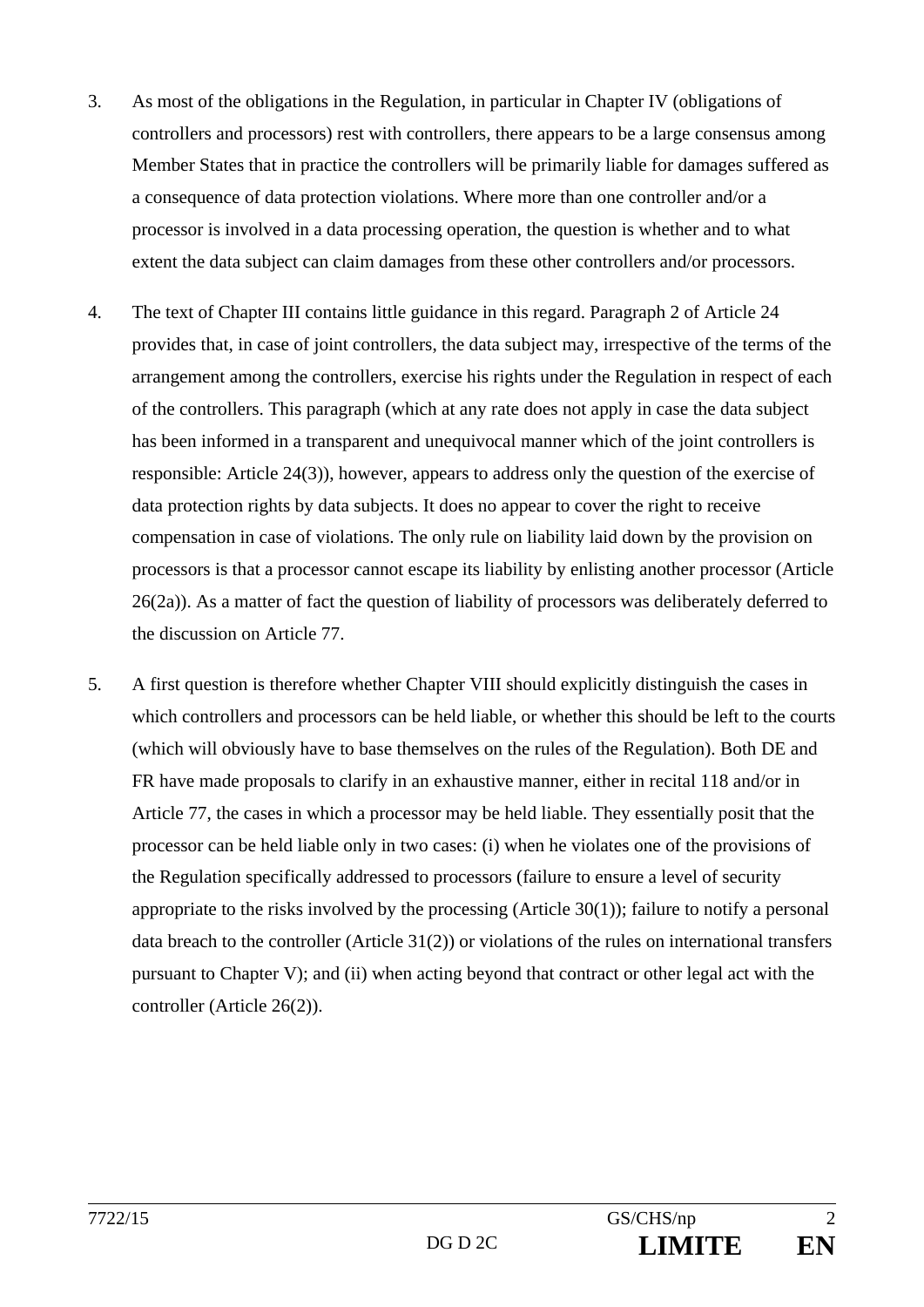- 6. *Delegations are therefore invited to indicate whether they:*
	- *a) favour the clarification in an exhaustive manner of the cases in which a processor may be held liable;*
	- *b) agree with the two types of cases envisaged by DE and FR; and*
	- *c) think this should be clarified in the text of Article 77 or a clarification in recital 118 suffices.*
- *7.* The second question is how the Regulation should deal with the possible cumulative liability claims against controllers and/or processors involved in a processing operation. Three different options can be envisaged:

### *Option 1 (presumption of joint and several liability)*

8. The Commission proposal, on which the latest Presidency text built, provides for joint and several liability of each controller and/or processor involved in the processing operation for the entire amount of the damage. Paragraph 3, however, provides that a controller or processor may be exempted from this liability if he demonstrates that he is not responsible for the damage. The joint and several liability proposed by the Commission can thus be interpreted as a presumption, which can be rebutted by any actor involved in the processing operation.

### *Option 2 ("full" joint and several liability)*

9. In a proper system of joint and several liability, the claimant may recover all the damages from any of the persons involved in conduct which gave rise to damages regardless of their individual share of the liability. Under such a system, the question to which extent each of the controllers and/or processors is liable comes in only after one of the controllers and/or processors has been convicted for the entire amount of damages. He would then have the possibility to claim back from the other controllers and/or processors an amount corresponding to their share of the liability. Should delegations prefer such system, paragraph 3 would obviously need to be amended. A proposal for an alternative paragraph 3 is set out in the annex.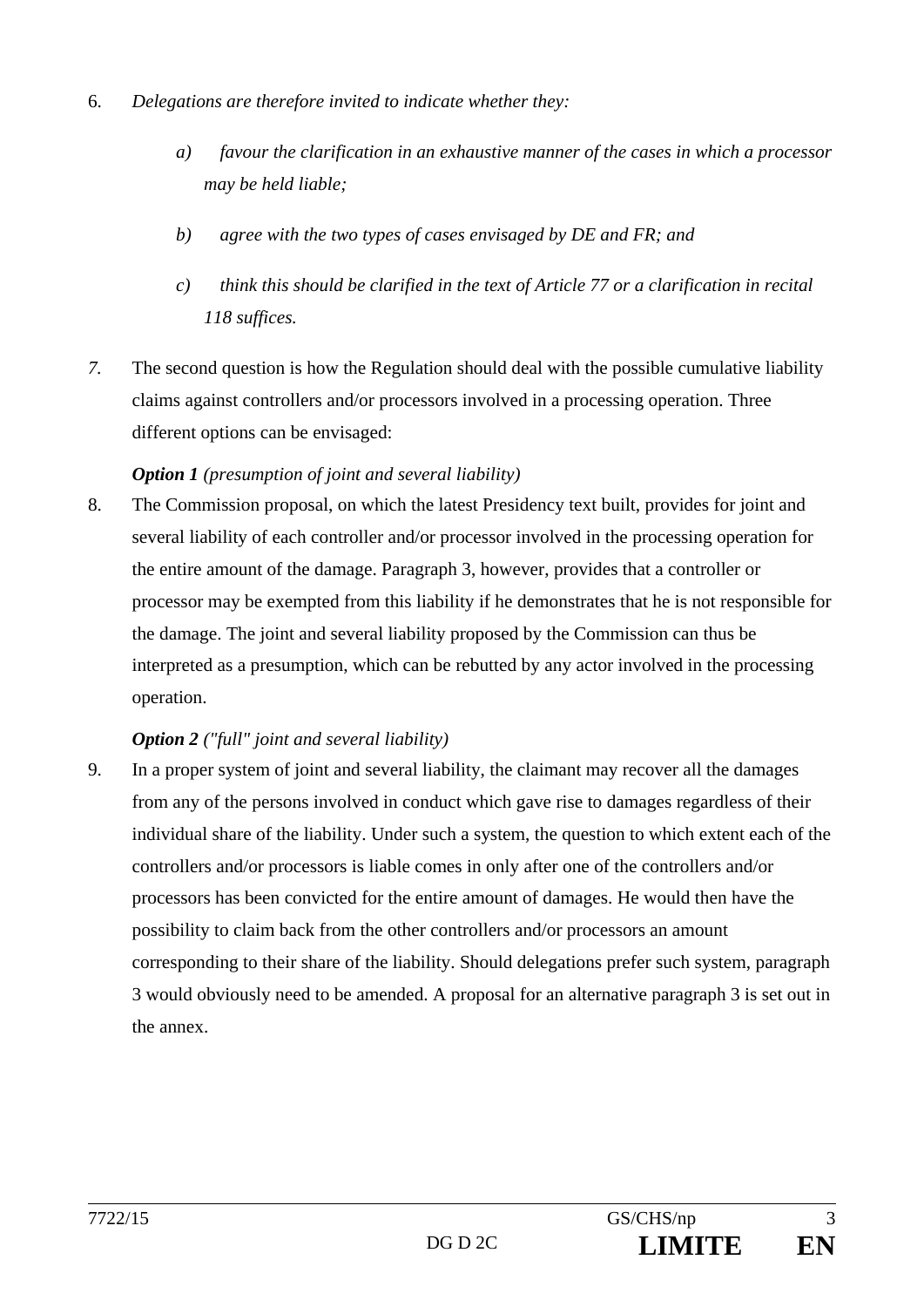### *Option 3 ('liability-follows-fault'*)

- 10. The UK delegation has advocated the 'liability-follows-fault' principle under which a processor and/or controller) can be held liable only if it has committed a fault. The compensation that a court could order against a processor or controller should only be for the amount corresponding to its fault. According to the UK delegation, this also corresponds to the philosophy underlying the 1995 Data Protection Directive. Article 23, paragraph 2 of that Directive provides that 'the controller may be exempted from this liability, in whole or in part, if he proves that he is not responsible for the event giving rise to the damage'. The UK proposal is set out in the annex as an alternative to paragraph 2 of Article 77.
- 11. In its written contribution the UK delegations has marshalled several arguments against the proposed system of joint and several liability, notably that it allegedly does not necessarily lead to quick compensation for the data subject; the parties truly at fault may continue without being held to account; risk-sharing may incentivize further risky practices and blameless parties may suffer reputational damage that will have negative consequences for their business and the processing market in the European Union .
- *12. Delegations are invited to indicate which of the above options they prefer.*

### **Sanctions**

13. At least the following three issues regarding sanctions demand further discussion: (i) the possibility for Member States to have other penalties next to, or instead of, administrative fines; (ii) the question whether fines should be imposed only for intentional or also for negligent violations of the Regulation; and (iii) the amount of the fines.

### *Other penalties next to, or instead of, administrative fines*

14. In line with standard EU legislative practice and the ECJ case law, the initial Commission proposal contained a clause (Article 78) demanding that Member States shall lay down the rules on penalties applicable to infringements of the provisions of this Regulation and that such penalties shall be effective, proportionate and dissuasive. This clause (currently Article 79b) does not require Member States to lay down criminal sanctions, but merely that the sanctions - criminal or other - be effective, proportionate and dissuasive. This is basically a general requirement that Member States provide for an effective enforcement of the Regulation. By no means is it aimed at harmonising criminal sanctions.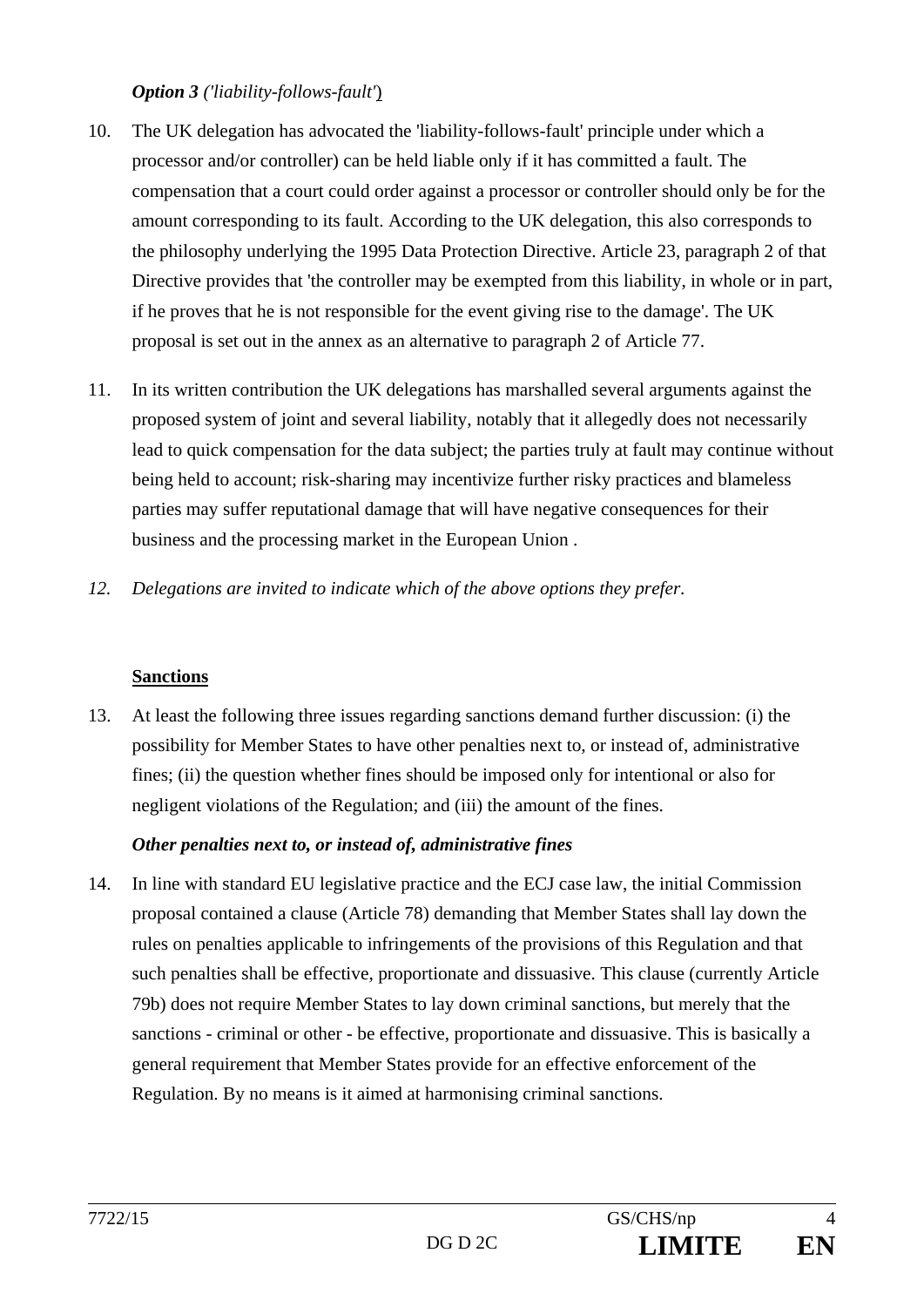- 15. Article 79b has been amended in an attempt to clarify that it is primarily aimed at infringements not listed in Article 79a (mainly those under national law, referred to in Chapter IX, e.g. infringements in employment law and relating to freedom of expression). In that way Article 79b is complementary to the list in Article 79; it does not require but neither excludes other penalties for the violations for which the Regulation provides administrative fines.
- 16. At least one Member State (DK) has constitutional problems which preclude it from providing administrative fines to be imposed by an administrative authority (in this case the DPA). In order to address this problem, while at the same time maintaining the level of harmonisation of fines provided for by Article 79a, the Presidency has proposed an alternative in paragraph 5 of that Article. *Member States are invited to indicate whether they agree with the above proposals.*

### *Fines only for intentional or also for negligent violations of the Regulation*

- 17. The Commission proposal provides administrative fines both for intentional and negligent violations of the Regulation. In the level of fines (the "fork") available to DPAs it does not distinguish between intentional or negligent violations but Article 79, paragraph 2a lists the intentional or negligent character of the infringement as one of the elements to be taken into account in deciding whether or not to impose the fine, as well as for the determination of the amount of the fine.
- 18. Some Member States are concerned about the inclusion of negligent violations. In case Member States share this concern, there are several possible ways of dealing with it:
	- *a) total exclusion of negligent violations from the description of violations in Article 79a;*
	- *b) distinguishing negligent from intentional violations by lowering the maximum level of fines to be imposed; or*
	- *c) providing in a more explicit manner in which way the negligent character of a violation should be taken into account (e.g. by lowering the fine with 1/3).*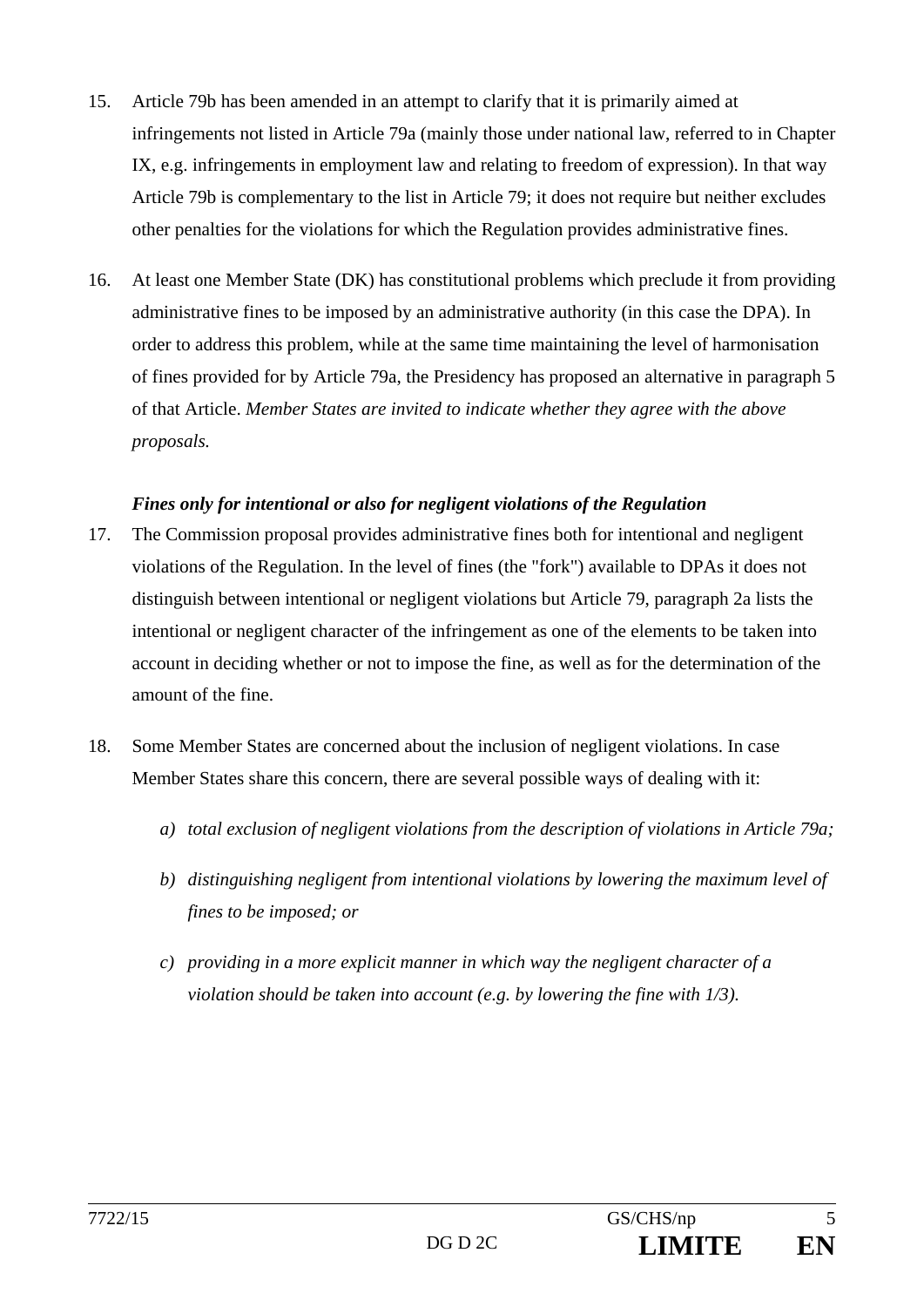### *Level of fines*

- 19. The Commission proposal provides for very hefty administrative fines both for intentional and negligent violations of the Regulation. It distinguishes three groups of violations with three different levels of fines (the "fork") available to the DPA. *Member States are invited to indicate whether they agree with the way in which the different violations have been categorised into the three different groups*.
- 20. The level of fines has been left open by previous Presidencies for further discussion. *Delegations are invited to indicate whether they:*
	- *a) accept the or want to lower the level of fines proposed by the Commission;*
	- *b) in case they want to lower the level of fines proposed by the Commission, provide the Presidency with a broad indication of how much they want to lower the level of fines (one third lower, half lower, etc.).*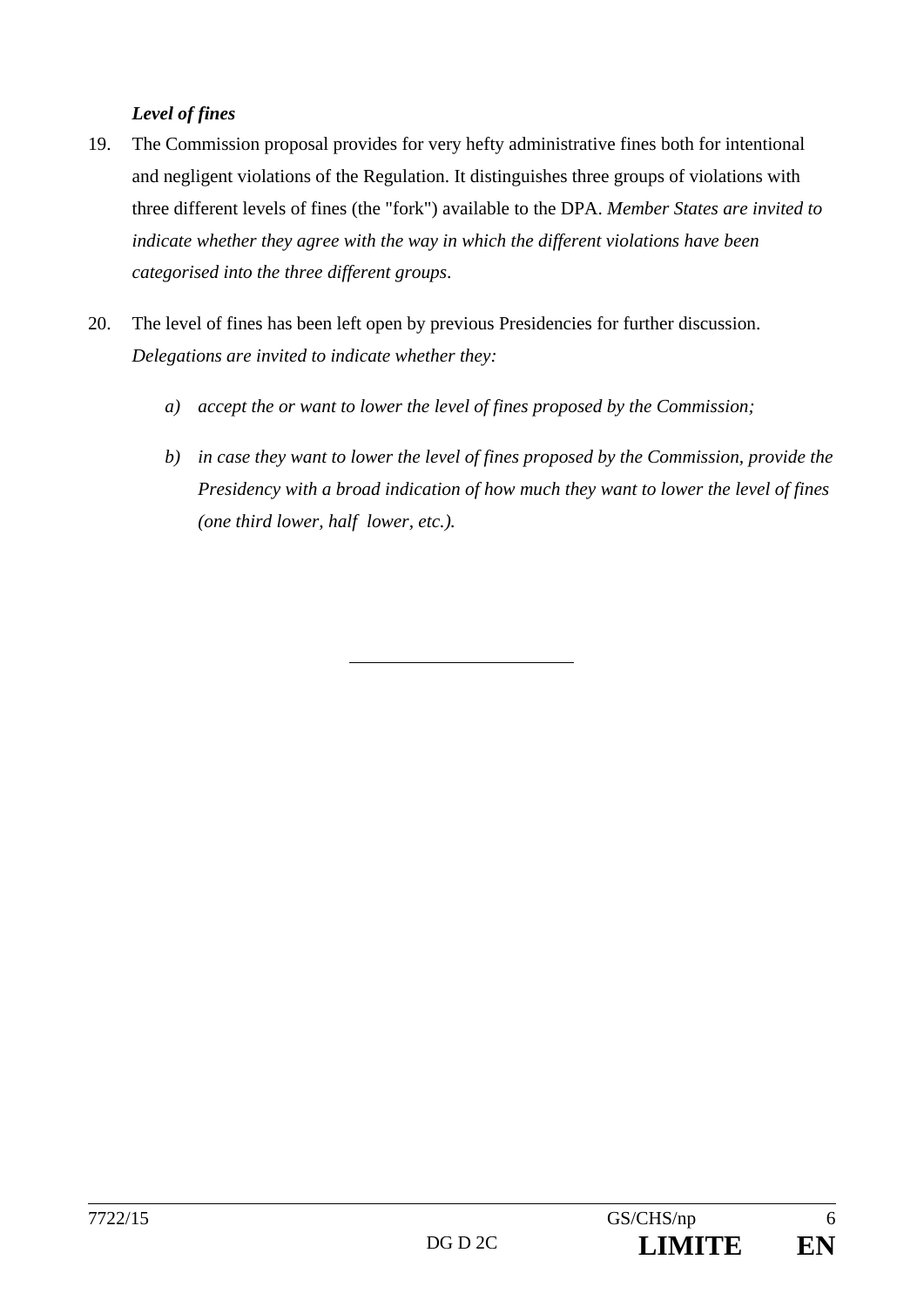111) Every data subject should have the right to lodge a complaint with a supervisory authority, in particular in the Member State of his or her habitual residence , and have the right to an effective judicial remedy in accordance with Article 47 of the Charter of Fundamental Rights if the data subject considers that his or her rights under this Regulation are infringed or where the supervisory authority does not act on a complaint, partially or wholly rejects or dismisses a complaint or does not act where such action is necessary to protect the rights of the data subject. The investigation following a complaint should be carried out, subject to judicial review, to the extent that is appropriate in the specific case. The supervisory authority should inform the data subject of the progress and the outcome of the complaint within a reasonable period. If the case requires further investigation or coordination with another supervisory authority, intermediate information should be given to the data subject. In order to facilitate the submission of complaints, each supervisory authority should take measures such as providing a complaint submission form which can be completed also electronically, without excluding other means of communication.

112) Where a data subject considers that his or her rights under this Regulation are infringed, he or she should have the right to mandate a body, organisation or association which aims to protect the rights and interests of data subjects in relation to the protection of their data and is constituted according to the law of a Member State, to lodge a complaint on his or her behalf with a supervisory authority or exercise the right to a judicial remedy on behalf of data subjects. Such a body, organisation or association should have the right to lodge, independently of a data subject's complaint, a complaint where it has reasons to consider that a personal data breach referred to in Article 32(1) has occurred and Article 32(3) does not apply.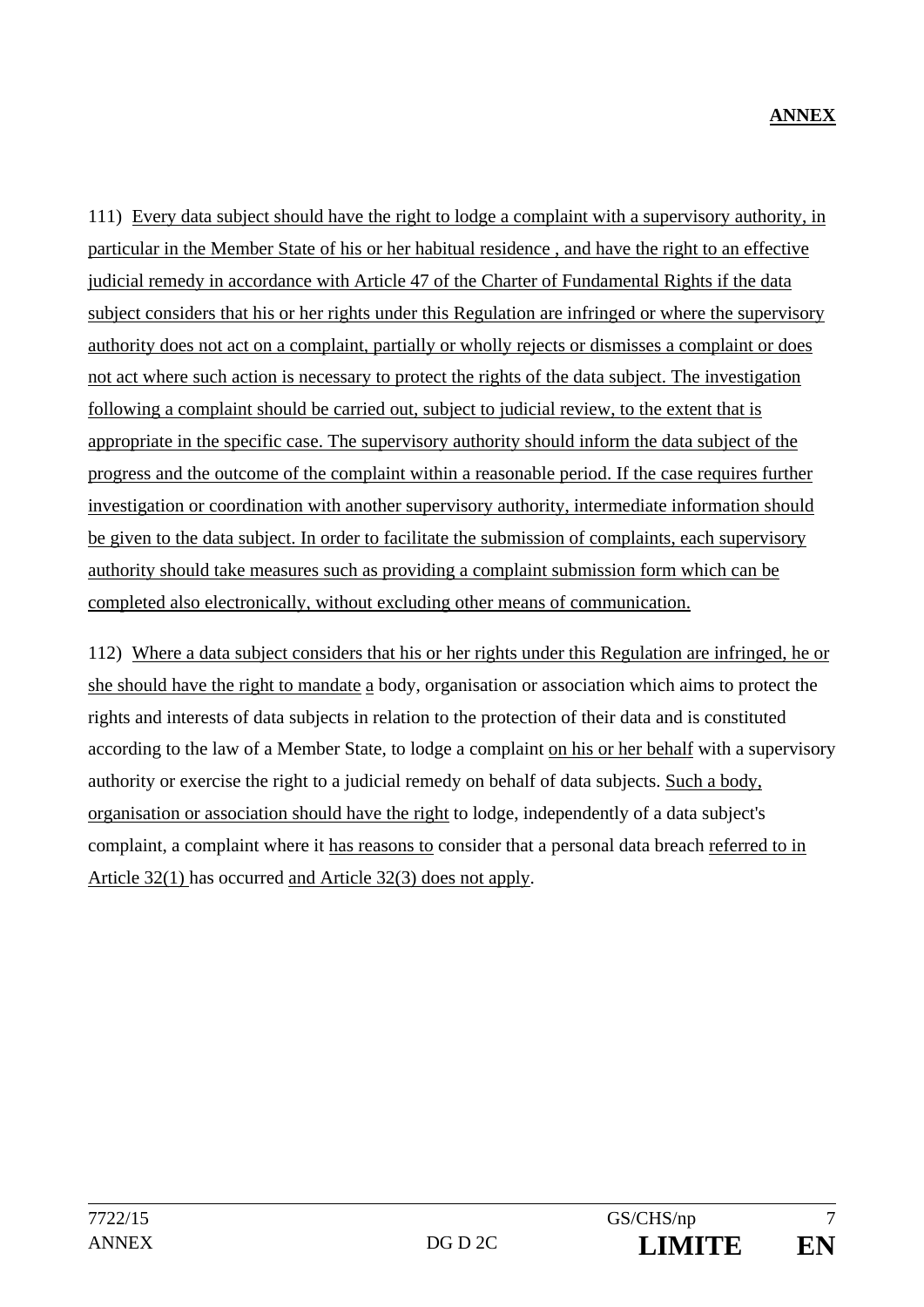113) Any natural or legal person has the right to bring an action for annulment of decisions of the European Data Protection Board before the Court of Justice of the European Union (the "Court of Justice") under the conditions provided for in Article 263 TFEU. As addressees of such decisions, the concerned supervisory authorities who wish to challenge them, have to bring action within two months of their notification to them, in accordance with Article 263 TFEU. Where decisions of the European Data Protection Board are of direct and individual concern to a controller, processor or the complainant, the latter may bring an action for annulment against those decisions and they should do so within two months of their publication on the website of the European Data Protection Board, in accordance with Article 263 TFEU. Without prejudice to this right under Article 263 TFEU, each natural or legal person should have an effective judicial remedy before the competent national court against a decision of a supervisory authority which produces legal effects concerning this person. Such a decision concerns in particular the exercise of investigative, corrective and authorisation powers by the supervisory authority or the dismissal or rejection of complaints<sup>1</sup>. However, this right does not encompass other measures of supervisory authorities which are not legally binding, such as opinions issued by or advice provided by the supervisory authority. Proceedings against a supervisory authority should be brought before the courts of the Member State where the supervisory authority is established and should be conducted in accordance with the national procedural law of that Member State. Those courts should exercise full jurisdiction which should include jurisdiction to examine all questions of fact and law relevant to the dispute before it. Where a complaint has been rejected or dismissed by a supervisory authority, the complainant may bring proceedings to the courts in the same Member State. In the context of judicial remedies relating to the application of this Regulation, national courts which consider a decision on the question necessary to enable them to give judgment, may, or in the case provided for in Article 267 TFEU, must, request the Court of Justice to give a preliminary ruling on the interpretation of Union law including this Regulation.

 **1** GR reservation.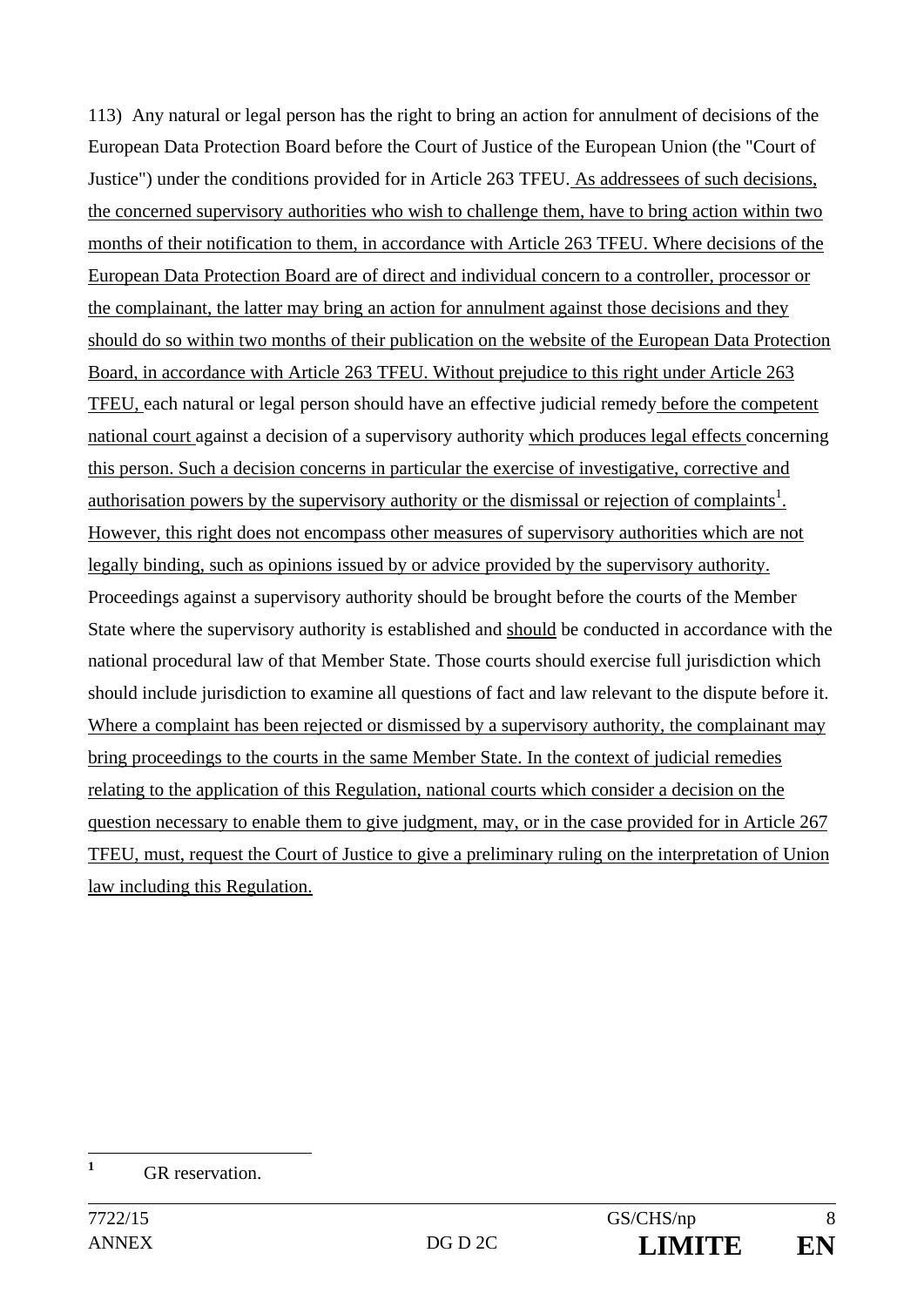Furthermore, where a decision of a supervisory authority implementing a decision of the European Data Protection Board is challenged before a national court and the validity of the decision of the European Data Protection Board is at issue, that national court does not have the power to declare the European Data Protection Board's decision invalid but must refer the question of validity to the Court of Justice in accordance with Article 267 TFEU as interpreted by the Court of Justice in the Foto-frost case<sup>2</sup>, whenever it considers the decision invalid. However, a national court may not refer a question on the validity of the decision of the European Data Protection Board at the request of a natural or legal person which had the opportunity to bring an action for annulment of that decision, in particular if it was directly and individually concerned by that decision, but had not done so within the period laid down by Article 263 TFEU.

114)  $(...)$ 

115)  $(...)$ 

116) For proceedings against a controller or processor, the plaintiff should have the choice to bring the action before the courts of the Member States where the controller or processor has an establishment or where the data subject resides, unless the controller is a public authority acting in the exercise of its public powers.

117) (…).

**2**

Case C-314/85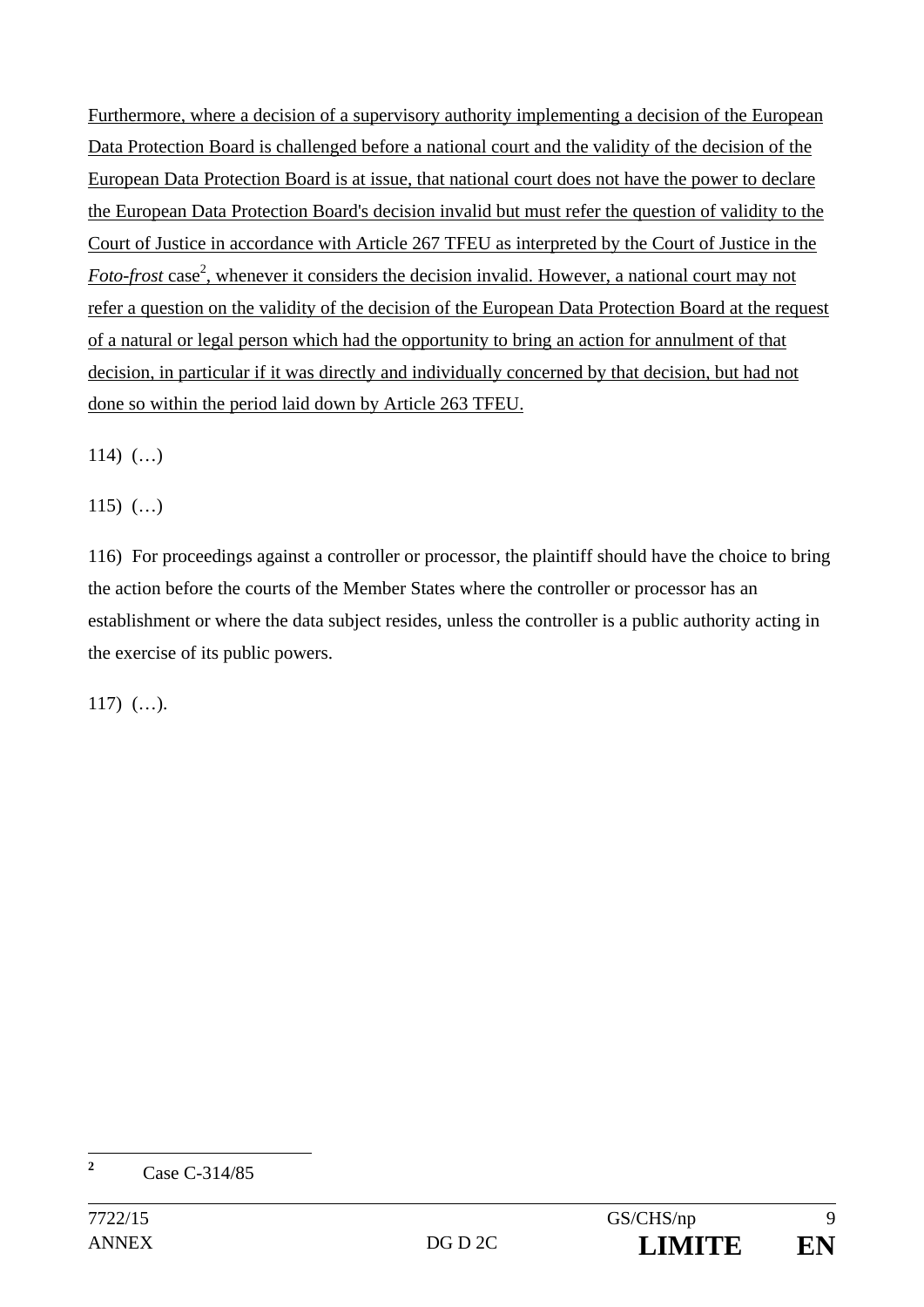118) Any damage which a person may suffer as a result of unlawful processing should be compensated by the controller or processor, who **should** be exempted from liability if they prove that they are not responsible for the damage, in particular where he establishes fault on the part of the data subject or in case of force majeure. The concept of damage should be broadly interpreted in the light of the case law of the Court of Justice of the European Union in a manner which fully reflects the objectives of this Regulation. This is without prejudice to any claims for damage deriving from the violation of other rules in Union or Member State law<sup>3</sup>. **[The processor should not be exempted if the damage results, in whole or in part, either from the fact that he has not**  complied with the instructions of the controller or from a personal data breach on his part<sup>4</sup>].

118a) Where specific rules on jurisdiction are contained in this Regulation, in particular as regards proceedings seeking a judicial remedy including compensation, against a controller or processor, general jurisdiction rules such as those of Regulation No 1215/2012 should not prejudice the application of such specific rules<sup>5</sup>.

118b) In order to strengthen the enforcement of the rules of this Regulation, penalties and administrative fines<sup>6</sup> may be imposed for any infringement of the Regulation, in addition to, or instead of appropriate measures imposed by the supervisory authority pursuant to this Regulation. **In a case of a minor infringement or if the fine likely to be imposed would constitute an disproportionate burden to a natural person, a reprimand may be issued instead of a fines. Due regard should however be given to the intentional character of the infringement, to the previous infringements or any other factor referred to in paragraph 2a.**<sup>7</sup> The imposition of penalties and administrative fines should be subject to adequate procedural safeguards in conformity with general principles of Union law and the Charter of Fundamental Rights, including effective judicial protection and due process.

 **3** COM scrutiny reservation.

**<sup>4</sup>** Further to FR proposal. IE was opposed to the processor being held liable for not following instructions of the controller

**<sup>5</sup>** COM and DE scrutiny reservation.

**<sup>6</sup>** DK reservation on the introduction of administrative fines in the text as administrative fines – irrespective of their level – raise constitutional concerns.

**<sup>7</sup>** Further to FI proposal.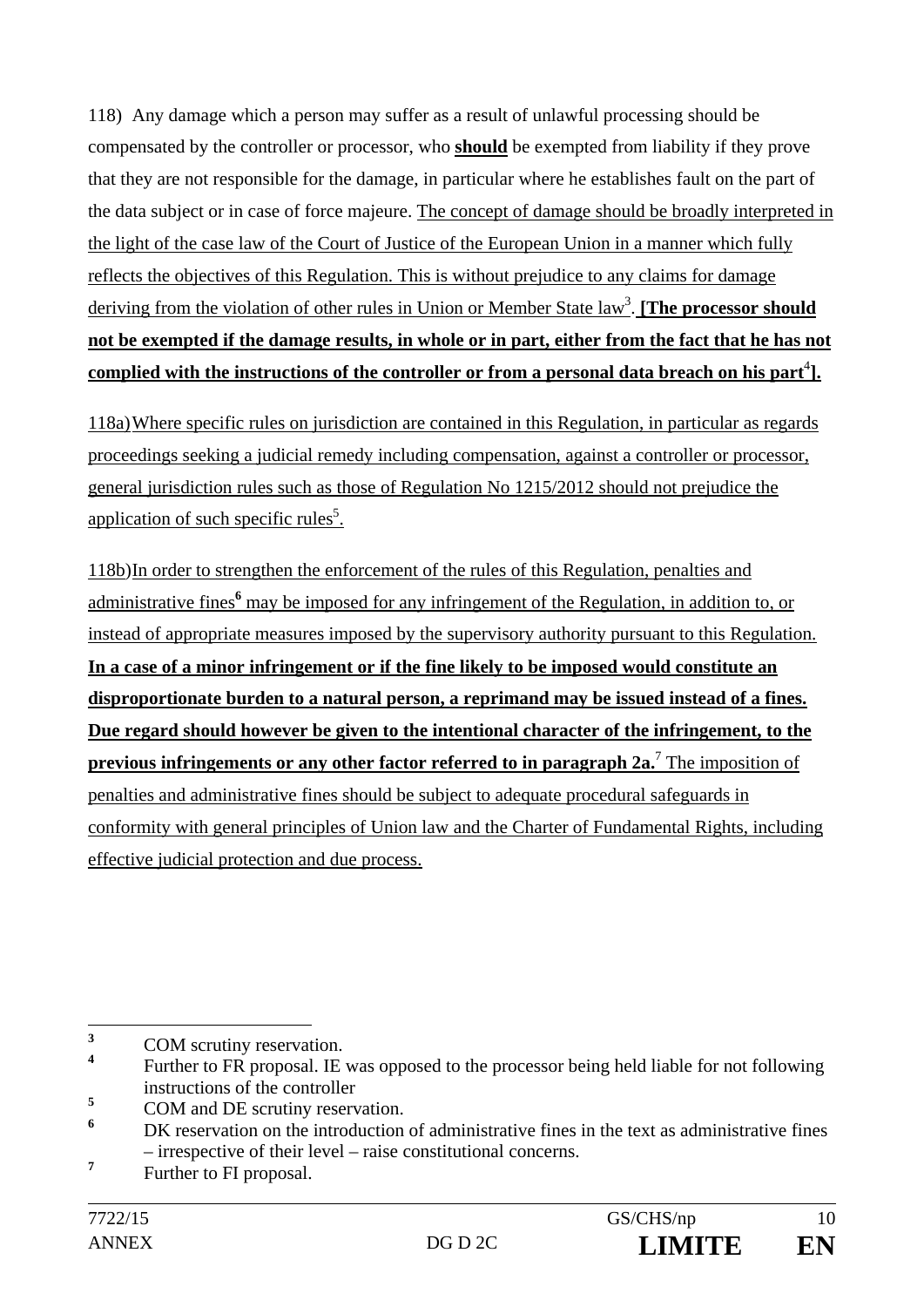119) Member States may lay down the rules on criminal sanctions for infringements of this Regulation, including for infringements of national rules adopted pursuant to and within the limits of this Regulation. These criminal sanctions may also allow for the deprivation of the profits obtained through infringements of this Regulation. However, the imposition of criminal sanctions for infringements of such national rules and of administrative sanctions should not lead to the breach of the principle of *ne bis in idem,* as interpreted by the Court of Justice.

120) In order to strengthen and harmonise administrative **penalties** against infringements of this Regulation, each supervisory authority should have the power to impose administrative fines. This Regulation should indicate offences, the upper limit and criteria for fixing the related administrative fines, which should be determined by the competent supervisory authority in each individual case, taking into account all relevant circumstances of the specific situation, with due regard in particular to the nature, gravity and duration of the breach and of its consequences and the measures taken to ensure compliance with the obligations under the Regulation and to prevent or mitigate the consequences of the infringement. **Where the fines are imposed on persons that are not a commercial undertaking, the supervisory authority should take account of the general level of income in the Member State in considering the appropriate amount of fine.** The consistency mechanism may also be used to promote a consistent application of administrative sanctions. It should be for the Member States to determine whether and to which extent public authorities should be subject to administrative fines. Imposing an administrative fine or giving a warning does not affect the application of other powers of the supervisory authorities or of other sanctions under the Regulation.

**120a) Where this Regulation does not harmonise administrative penalties or where necessary in other cases, for example in cases of serious infringements of the Regulation, Member States should implement a system which provides for effective, proportionate and dissuasive penalties. The nature of such penalties (criminal or administrative) should be determined by national law.** 

 **8** Further to CZ proposal.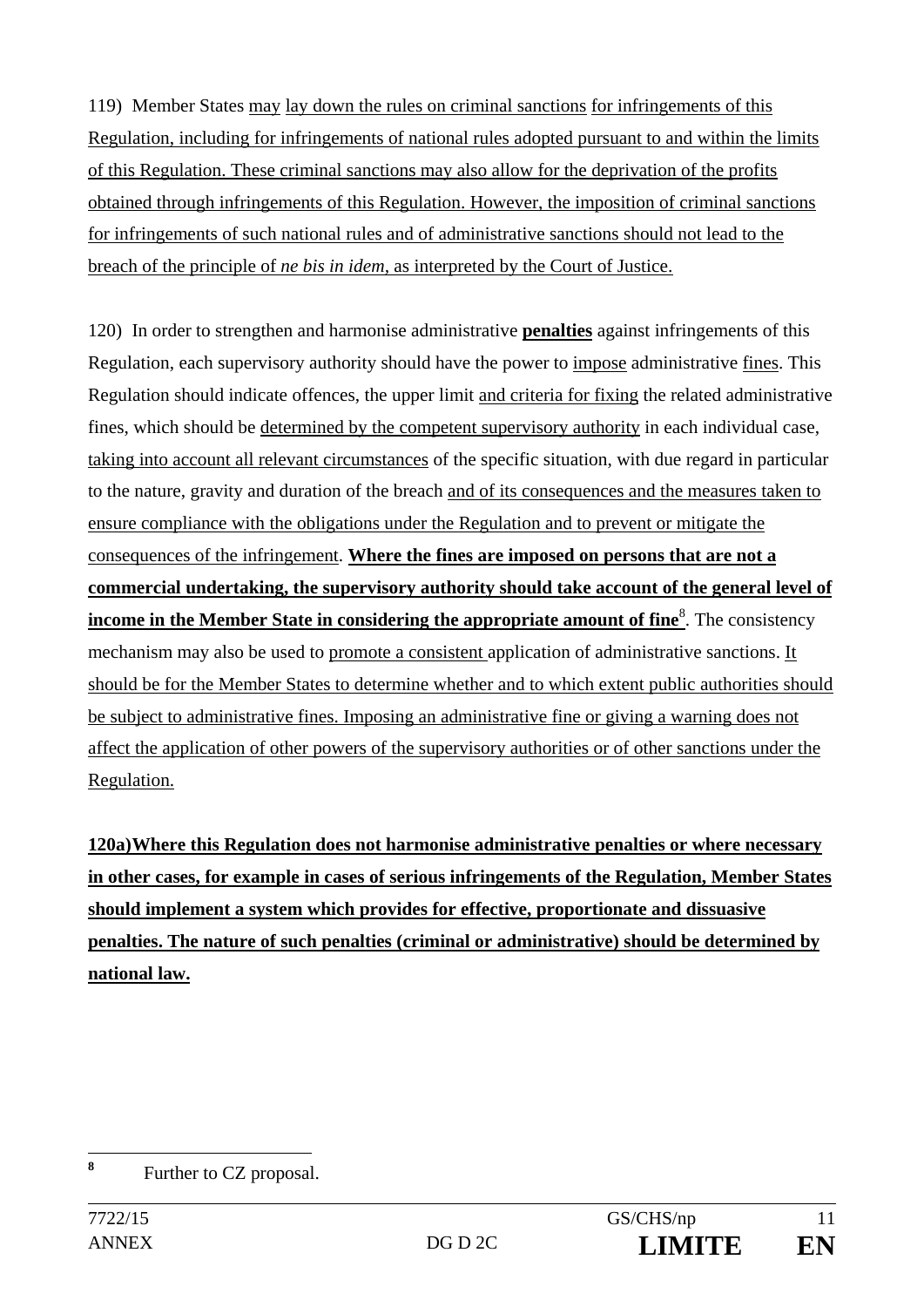## **CHAPTER VIII**

## **REMEDIES, LIABILITY AND SANCTIONS**<sup>9</sup>

### *Article 73*

### *Right to lodge a complaint with a supervisory authority<sup>10</sup>*

- 1. Without prejudice to any other administrative or judicial remedy, every data subject shall have the right to lodge a complaint with a single supervisory authority, in particular<sup>11</sup> in the Member State of his or her habitual residence, place of work or place of the alleged infringement, if the data subject considers that the processing of personal data relating to him or her does not comply with this Regulation<sup>12</sup>.
- $2.$  (...)
- 3. (…)
- 4. (…)
- 5. The supervisory authority to which the complaint has been lodged shall inform the complainant on the progress and the outcome of the complaint including the possibility of a judicial remedy pursuant to Article  $74^{13}$  (...).<sup>14</sup>

 **9**  $\frac{9}{10}$  AT, FR, EE, ES and RO scrutiny reservation.

 $10^{10}$  CY, CZ, IE, LY, PT and SI scrutiny reservation.

**<sup>11</sup>** COM, BG, IT and LU though that the data subject should be able to lodge a complaint with any DPA without limitation since the protection of personal data was a fundamental right.

<sup>12</sup> DE, supported by NL, suggested adding "when its rights are not being respected".

**<sup>13</sup>** NL and FR scrutiny reservation. Article 54c (2) already provides for a general duty for the supervisory authority with which a complaint has been lodged to notify the data subject of any measures taken (i.e. the scenario of a 'positive' reply by the DPA).

<sup>&</sup>lt;sup>14</sup> IE asked why the reference to Article 76b was deleted.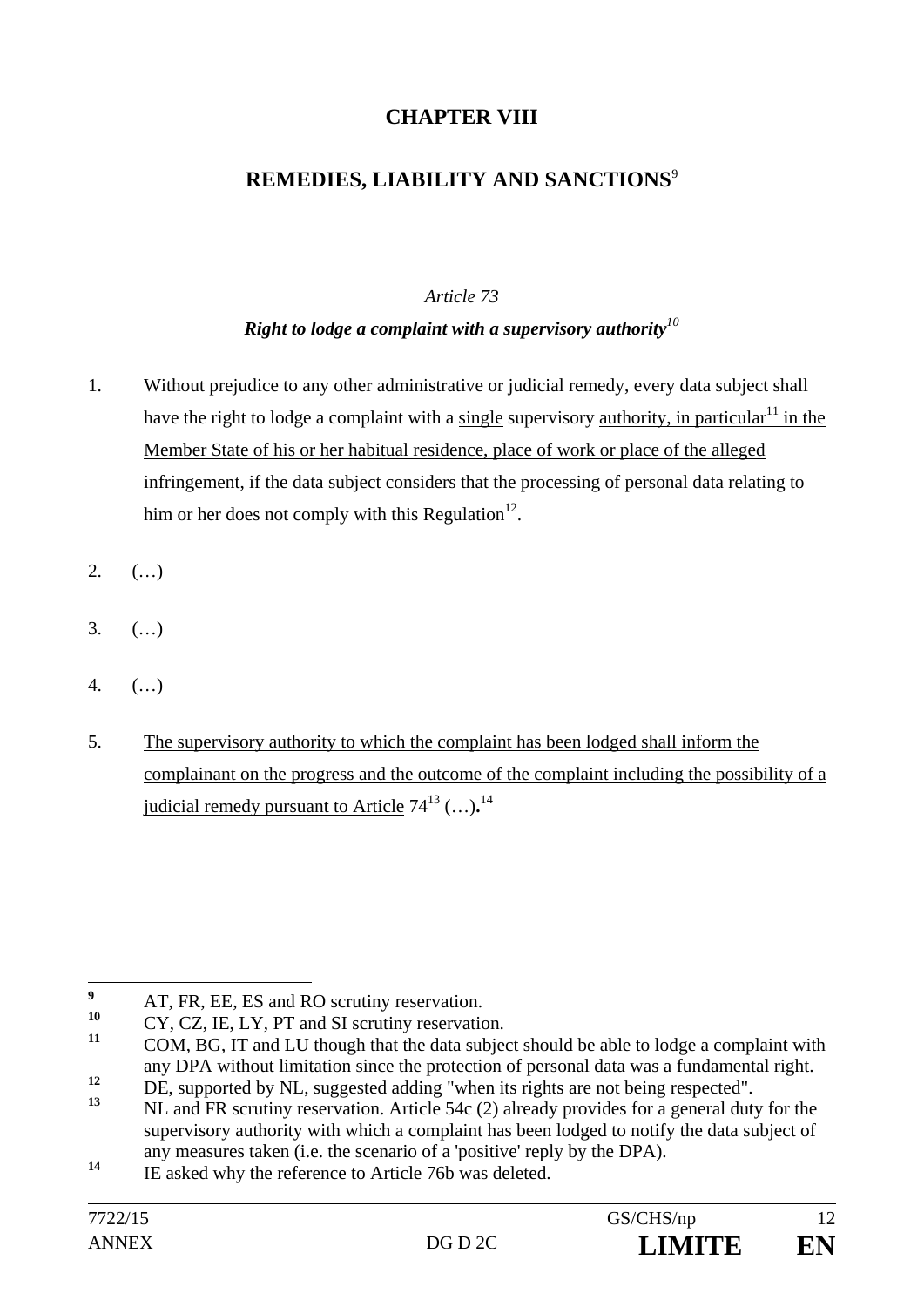#### *Article 74*

### *Right to an effective judicial remedy against a supervisory authority15*

- 1. Without prejudice to any other administrative or non-judicial remedy, each natural or legal person shall have the right to an effective judicial remedy against a legally binding decision of a supervisory authority concerning them.16.
- 2. Without prejudice to any other administrative or non-judicial remedy, each data subject shall have the right to *an effective* judicial remedy where the supervisory authority competent in accordance with Article  $51^{17}$  does not deal with a complaint or does not inform the data subject<sup>18</sup> within three months or any shorter period provided under Union or Member State law<sup>19</sup> on the progress or outcome of the complaint <u>lodged under Article  $73^{20}$ </u>.
- 3. **(...) P**roceedings against a (…) supervisory authority shall be brought before the courts of the Member State where the supervisory authority is established.
- 3a. Where proceedings are brought against a decision of a supervisory authority which was preceded by an opinion or a decision of the European Data Protection Board in the consistency mechanism, the supervisory authority shall forward that opinion or decision to the court.

 $15$ <sup>15</sup> ES, PT and SI reservation. IT and UK scrutiny reservation.

DE, supported by CZ, IE and SE, suggested adding: 'by which it is adversely affected'. FI thought that *concerning them* was too vague and suggested *addressed to them or:* (drafting is taken from Article 263 TFEU). However this criterion for ECJ litigation may not be necessarily be valid for remedies before national courts, the admissibility of which will be determined by national law.

<sup>17</sup> COM reservation.

**<sup>18</sup>** FI and SE indicated that the right to a judicial remedy if an authority did not take action was unknown in their legal system.

<sup>&</sup>lt;sup>19</sup> SI indicated that under its law the DPA was obliged to reply within two months.<br><sup>20</sup> SE continuous proposalism. DE assessment in DE said that them are a light to Article of

**<sup>20</sup>** SE scrutiny reservation. BE reservation. BE said that there was a link to Article 53 and the main establishment and the DPA of the habitual residence. Support from NL. IT thought that paragraphs 1 and 2 overlapped. NO wanted to delete paragraph 2 since a court review would endanger the independency of the DPA.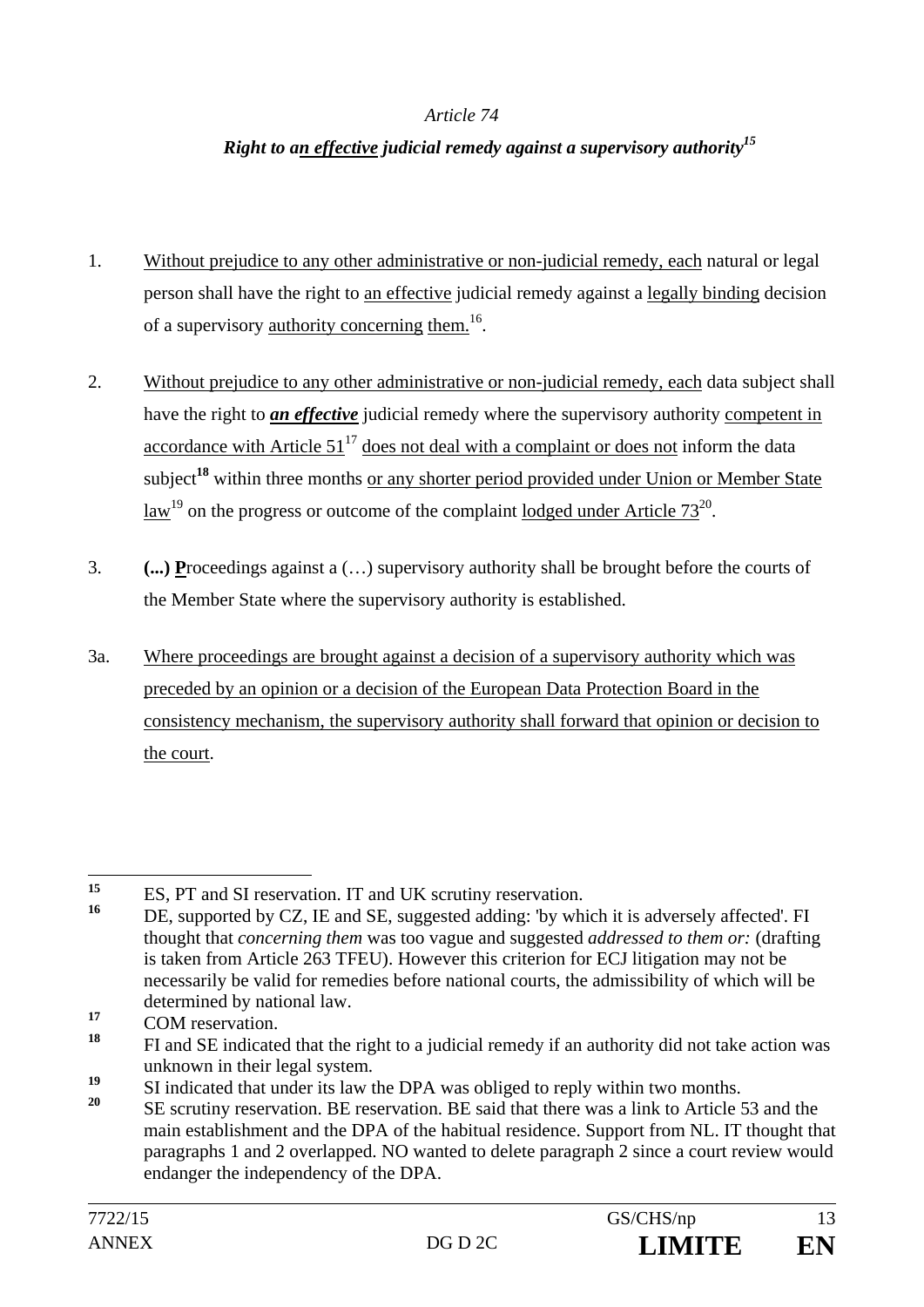- 4. (…)
- 5.  $(\ldots)^{21}$

### *Article 75*

## *Right to an effective judicial remedy against a controller or processor*<sup>22</sup>

- 1. Without prejudice to any available administrative or non-judicial remedy**<sup>23</sup>**, including the right to lodge a complaint with a supervisory authority under Article 73, data subject**s** shall have the right to an effective judicial remedy if they consider that their rights under this Regulation have been infringed as a result of the processing of their personal data in noncompliance with this Regulation. **<sup>24</sup>**
- 2. Proceedings against a controller or a processor shall be brought before the courts of the Member State where the controller or processor has an establishment  $(...)^{25}$ . Alternatively, such proceedings may be brought before the courts of the Member State where the data subject has his or her habitual residence, unless the controller or processor is a public authority acting in the exercise of its public powers. **<sup>26</sup>**
- 3. (…)
- 4. (…)

<sup>21</sup> **<sup>21</sup>** COM reservation on deletion of paragraphs 4 and 5. DE scrutiny reservation on deletion of paragraphs 4 and 5.

<sup>&</sup>lt;sup>22</sup> DE, PL, PT, SI and SK scrutiny reservation. ES, IT reservation.

**<sup>23</sup>** SI wanted to delete *non-judicial remedy.*

**<sup>24</sup>** AT said that the possibility of parallel proceedings about the same object was not provided under its legal system and proposed to limit the possibility of a judicial remedy to cases where the DPA cannot take a decision. FR thought that it was necessary to clarify that the processor might be responsible independently of the controller, *e.g.* pursuant to Article 30 or according to a certification.

<sup>&</sup>lt;sup>25</sup> In view of the concerns raised, the reference to national law has been kept only in recital 113.

<sup>&</sup>lt;sup>26</sup> UK scrutiny reservation: found the second part of the paragraph unusual.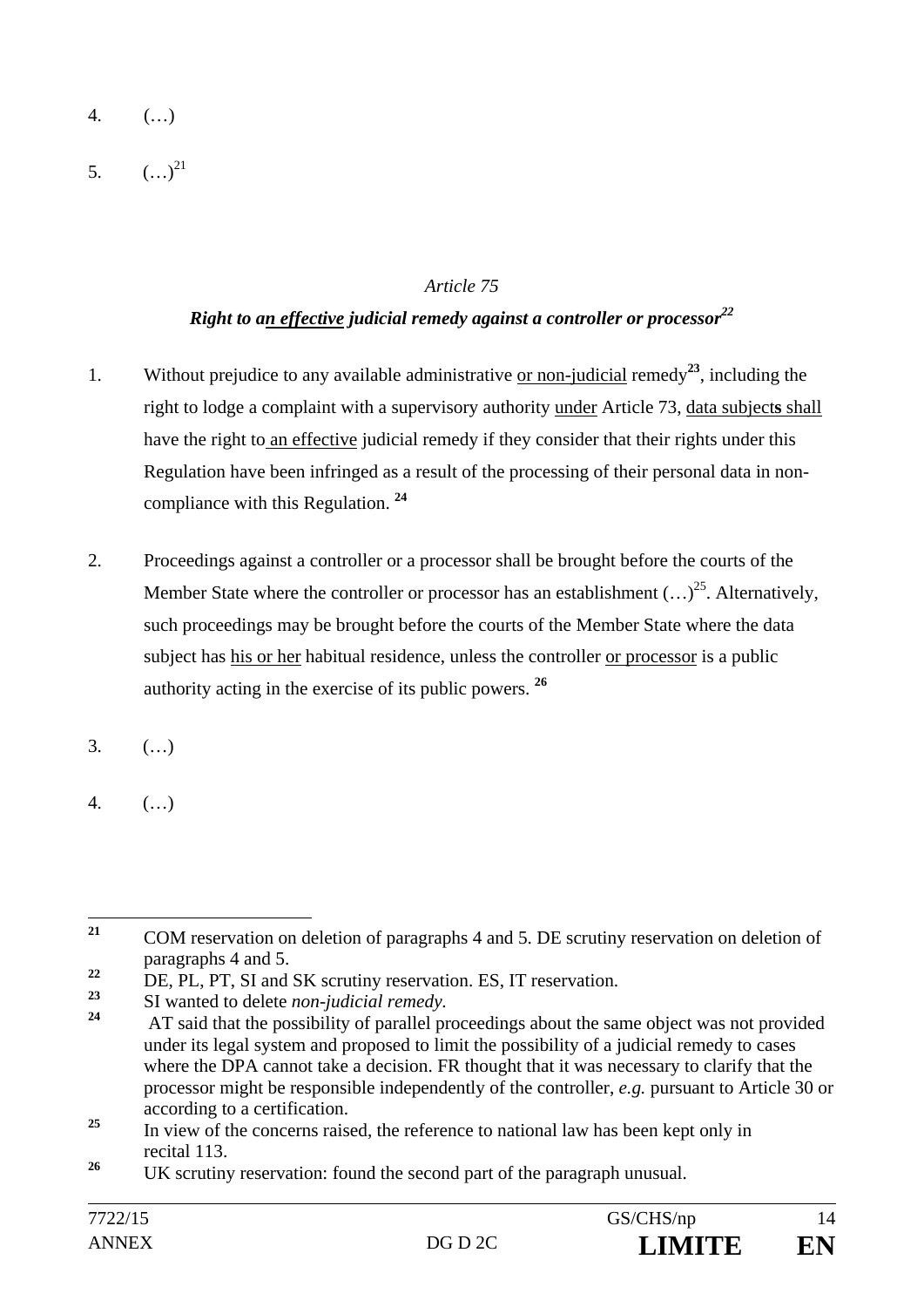# *Article 76* <sup>27</sup> *Representation of data subjects*

- 1. The data subject shall have the right to mandate a body, organisation or association*, which has been properly constituted according to the law of a Member State and whose statutory objectives include the protection of data subjects' rights and freedoms with regard to the protection of their personal data*,<sup>28</sup> to lodge <u>the complaint on his or her behalf</u><sup>29</sup> and to exercise the rights referred to in Articles 73, 74 and 75 on his or her behalf<sup>30</sup>.
- 1a. [Independently of a data subject's mandate or complaint, any body, organisation or association referred to in paragraph  $1<sup>31</sup>$  shall have the right to lodge a complaint with the supervisory authority competent in accordance with Article  $51<sup>32</sup>$  if it has reasons to consider that a personal data breach referred to in Article 32(1) has occurred and Article 32(3) does not apply. $33$ ]

 $\frac{32}{33}$  COM reservation on limitation to competent supervisory authority.

<sup>27</sup> **<sup>27</sup>** DE, ES, PT, RO and SI scrutiny reservation. CZ, EE, IT, NL, SI and UK thought this article was superfluous.

<sup>&</sup>lt;sup>28</sup> COM said that consumer organisations and data protection organisations enhance fundamental rights so it was important that they could lodge complaints.

<sup>&</sup>lt;sup>29</sup> IT scrutiny reservation.

**<sup>30</sup>** DE parliamentary reservation; EE reservation and IT scrutiny reservation. EE, supported by SE, thought that the data subject could choose anybody to represent her/him so this drafting was a limitation so a reference to national law was needed. Support from SE.

<sup>&</sup>lt;sup>31</sup> PL asked how an organisation could know about a breach. PT did not want to exclude the possibility of an organisation to lodge complaint if that was provided in national law but meant that the wording was not clear.

**<sup>33</sup>** This paragraph was moved from Article 73(3). BE, EE and HR reservation. BG, CZ, DK, LU, NL, SE and UK scrutiny reservation. UK in particularly queried whether such possibility would also be open to an association when the data subject itself considered that the reply he/she had received was satisfactory. ES on the contrary thought that this possibility should not be limited to data breaches. For CZ, DK, PL, SE and UK it was not acceptable that an organisation etc. had an independent right to lodge a complaint. PL thought that such right could lead to abuse and therefore wanted to delete the paragraph. IE wanted it clarified in a recital that class action was not allowed. LU also raised doubts about paragraph 1a and indicated that the Commission had issued a Recommendation on class action in June 2013 wherein safeguards were set out. COM found that paragraph 1a was superfluous but said that the added value was that an organisation that had been recognised in one MS could mandate such an organisation in another MS.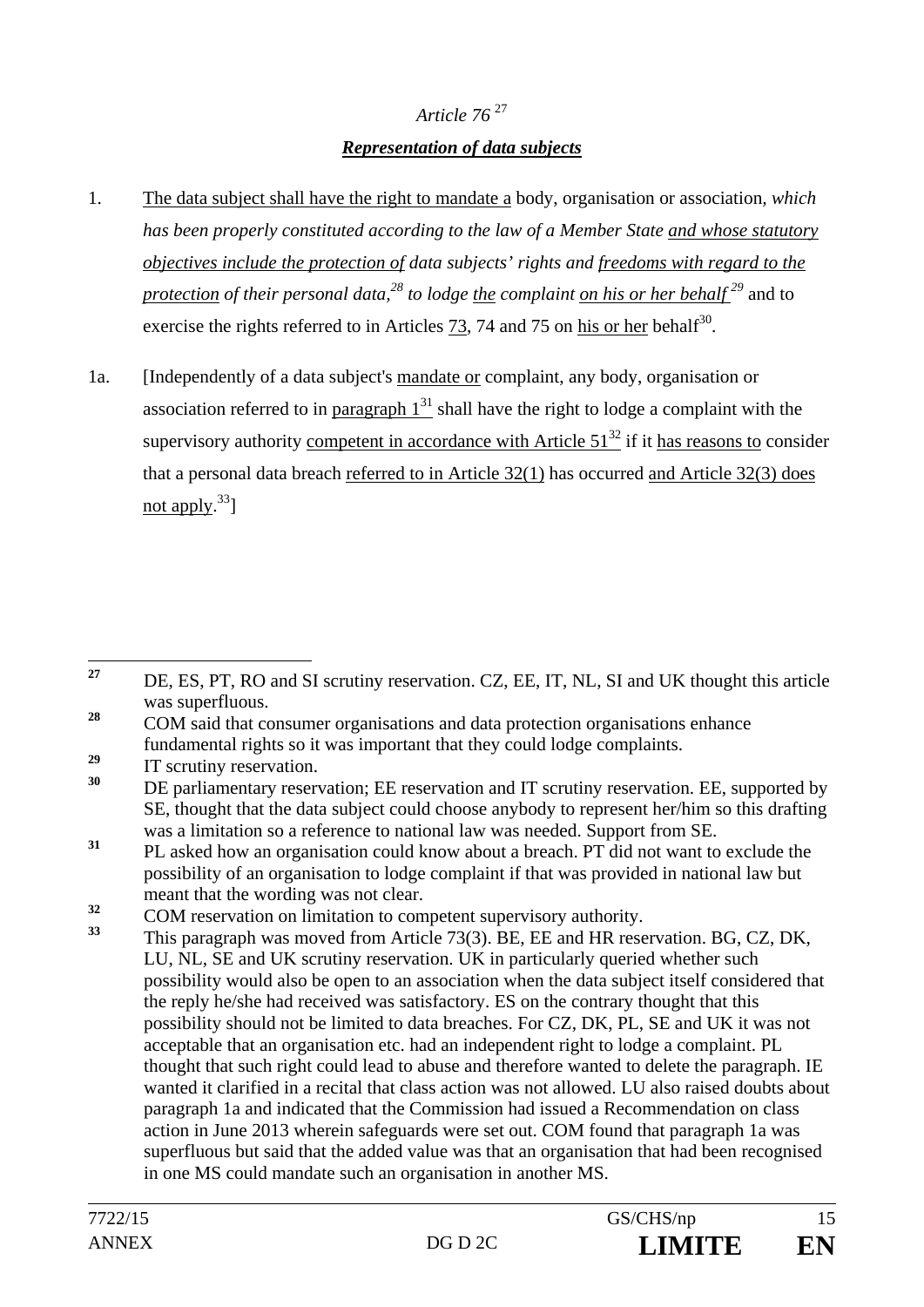- 2. **[Member States may provide adequate and effective legal remedies for any body, organization or association referred to in paragraph 1 independently of a data subject's mandate or complaint to act against a controller or processor violating its obligations under this regulation34].**
- 3. (…)
- 4.  $(\ldots)^{35}$

# *Article 76a Suspension of proceedings<sup>36</sup>*

- 1. Where a competent court of a Member State has **information on** proceedings concerning the same processing activities are pending in a court in another Member State, it shall<sup>37</sup> contact that court in the other Member State to confirm the existence of such proceedings.
- 2. Where proceedings involving the same processing activities are pending in a court in another Member State, any competent court other than the court first seized may suspend<sup>38</sup> its proceedings.

<sup>34</sup> <sup>34</sup> Inspired by DE and FR proposals.

**<sup>35</sup>** COM scrutiny reservation on deletion of paragraphs 3 to 5. FR reservation on the deletion of paragraphs 3 to 4.

**<sup>36</sup>** AT, BE, CY, DK, EE, ES, FI, FR, IT, NL, PL, PT, SE and SI scrutiny reservation. PL, supported by FI, wanted it to be explained what *same processing activities* meant: same scope or also related cases. ES thought that *lis pendens* necessitated the same persons, same proceeding, same object of dispute and same claim and that that could be difficult to establish.UK, supported by FR, cautioned against having a too prescriptive text, support from FR SE thought that GDPR should not regulate *lis pendens*, instead it should be up to the DPA and MS courts to decide. NO and FR asked how this text related to Regulation No 44/2001 and the Lugano Convention FI considered that it was necessary to have rules on this question in GDPR.

<sup>&</sup>lt;sup>37</sup> LU supported by EL, suggested to replace "shall" with "may".

**<sup>38</sup>** NL, PL and SK thought that it was difficult to force courts to stay proceedings waiting for another court to decide. NL, supported by HU and SK, asked how it was possible for a court to know that another case was going on elsewhere. HU asked how it would be established which court was first seized if several courts in several Member States were seized on the same day. COM thought that limitation to "same parties" was not appropriate here.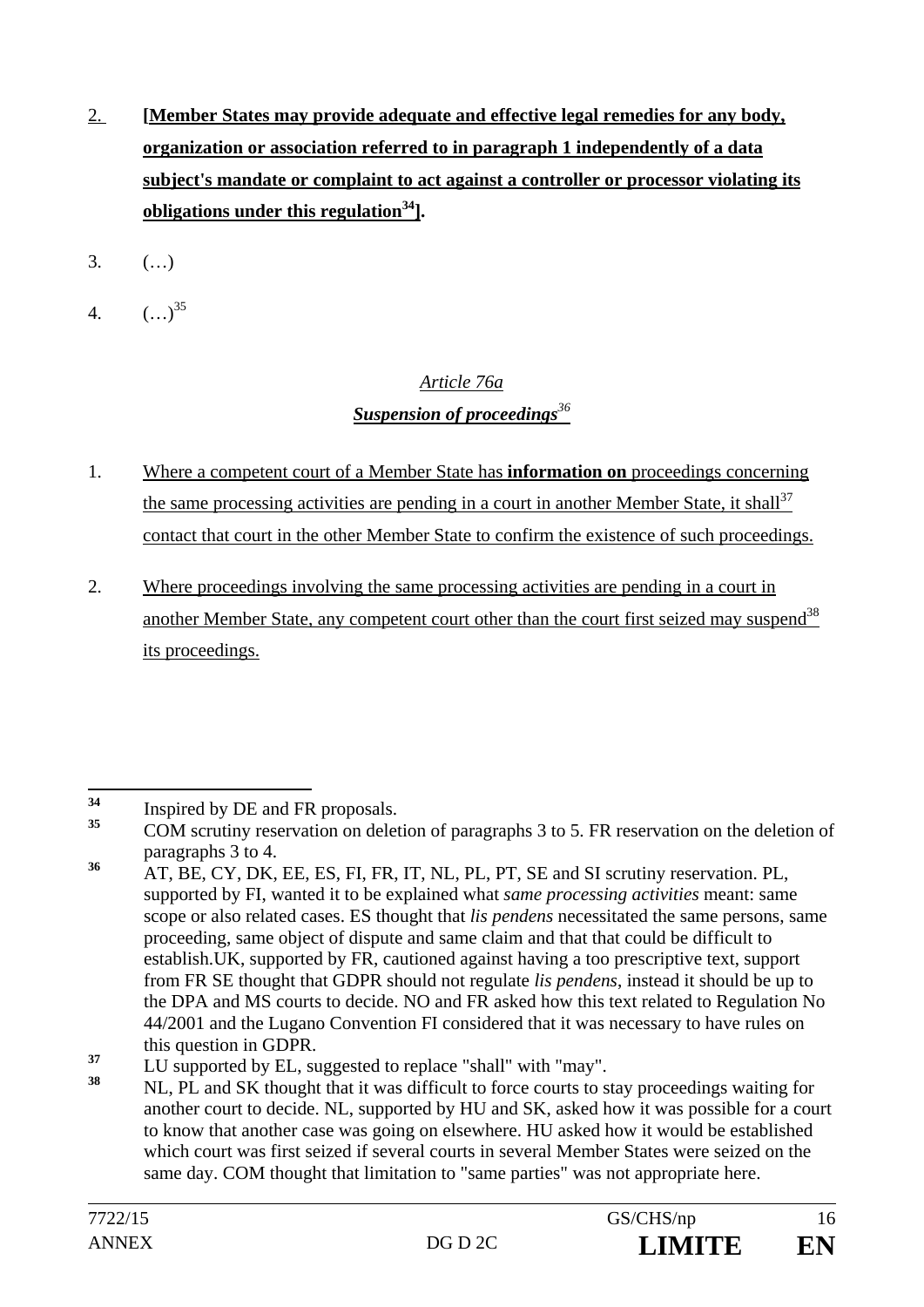2a. Where these proceedings are pending at first instance, any court other than the court first seized may also, on the application of one of the parties, decline jurisdiction if the court first seized has jurisdiction over the actions in question and its law permits the consolidation thereof.

### *Article 76b*

# *Actions before the Court of Justice of the European Union against decisions by the European Data Protection Board*

 $(\ldots)$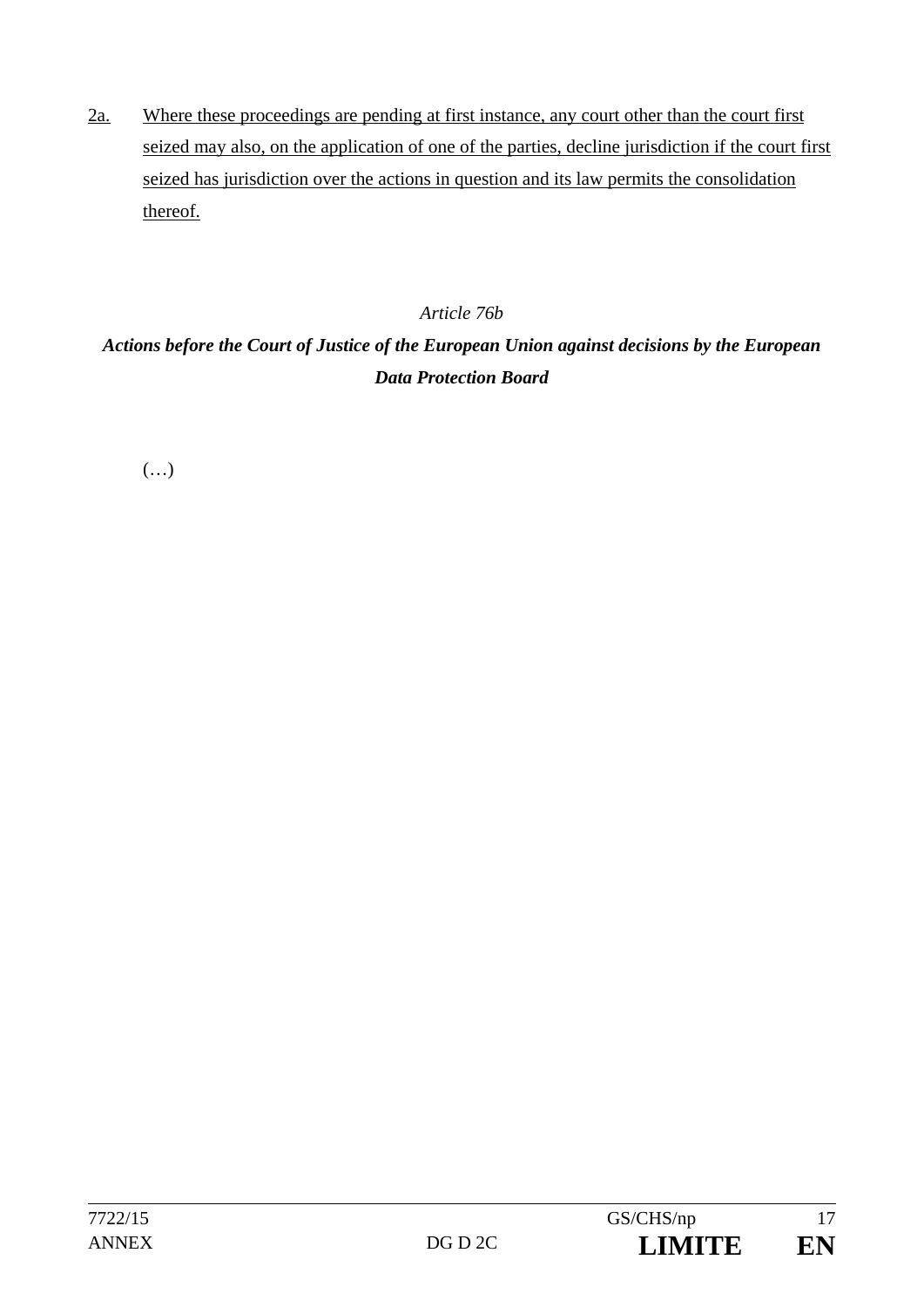### *Article 77*

## *Right to compensation and liability***<sup>39</sup>**

1. Any person who has suffered  $40$ damage<sup>41</sup> as a result of a processing operation which is not in compliance  $\frac{42}{3}$  with this Regulation shall have the right to receive compensation from the controller or processor<sup>43</sup> for the damage suffered.<sup>44</sup>  $[**A**$  processor shall be liable for **violations of this Regulation only where he has not complied with obligations of this Regulation specifically directed to processors or acted outside or contrary to lawful instructions of the controller or where he acted outside or contrary to lawful instructions of the controller**<sup>45</sup>**].** 

 $39$ **<sup>39</sup>** IE and PL reservation. Several Member States (DE, NL and UK) have queried whether there was an EU concept of damage and compensation or whether this was left to Member State law. IT suggested specifying that these rules are to be applied according to national law, support from CZ, NL, RO and SI. COM thinks that it has to be left to ECJ to interpret these rules and concepts. FR scrutiny reservation; FR questioned the division of responsibilities and the link to Articles 24 and 25 and national law in this field as well as the principle of subsidiarity. IE asked from whom the data subject could seek compensation, since paragraphs 2 and 3 were contradictory. Nor UK liked the *joint* and s*eparately* responsibility and paragraphs 2 and 3 were contradictory. FI supported IE and UK and said that the processor had too much responsibility.

**<sup>40</sup>** DE, HU and SK suggested adding "material or immaterial/moral". NO suggested clarifying this in a recital.

**<sup>41</sup>** BE asked whether a violation of the principles of the Regulation was enough to constitute a damage or whether the data subject had to prove a specific damage (*obligation de moyens ou de résultat*). COM said that the data subject had to prove the damage.

<sup>&</sup>lt;sup>42</sup> COM reservation as the current draft (contrary to the initial version and the 195 Directive) no longer embodies the principle of strict liability.

<sup>&</sup>lt;sup>43</sup> DE suggested restricting the possibility to seek compensation from the processor to cases where, in violation of point (a) of paragraph 2 of Article 26, the processor has processed personal data contrary to or in the absence of instructions from the controller. ES suggested adding a reference to 'a right to exercise a direction action', but this is already encompassed in the current draft.

**<sup>44</sup>** SE, supported by HU, considered that Article 77 was unclear and wanted to know whether both an economic and immaterial damage was covered: SE wanted as broad notion of damage as possible.

**<sup>45</sup>** Further to DE proposal. IE was opposed to the processor being held liable for not following instructions of the controller.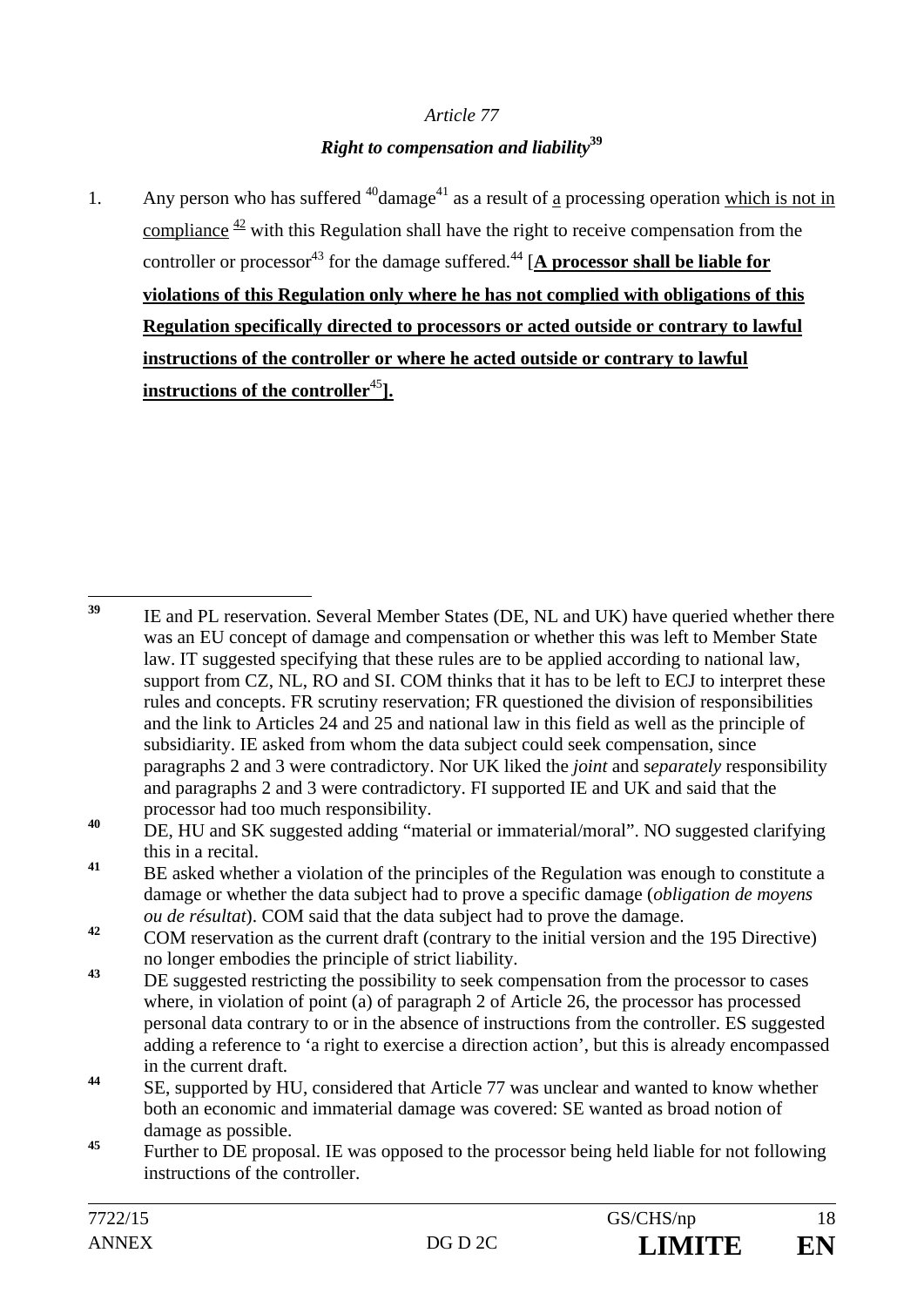## *ALTERNATIVE:*

Any person who has suffered  $^{46}$ damage<sup>47</sup> as a result of a processing operation **by a controller or processor violating**  $\frac{48}{3}$  with this Regulation shall have the right to receive compensation from the controller or processor<sup>49</sup> responsible for the damage suffered **as a consequence of the violation by that controller or processor**. 50 [**A processor shall be liable for violations of this Regulation only where he has not complied with obligations of this Regulation specifically directed to processors or acted outside or contrary to lawful instructions of the controller or where he acted outside or contrary to lawful instructions of the controller**<sup>51</sup>**].**

**<sup>50</sup>** SE, supported by HU, considered that Article 77 was unclear and wanted to know whether both an economic and immaterial damage was covered: SE wanted as broad notion of damage as possible.

 $46$ DE, HU and SK suggested adding "material or immaterial/moral". NO suggested clarifying this in a recital.

<sup>&</sup>lt;sup>47</sup> BE asked whether a violation of the principles of the Regulation was enough to constitute a damage or whether the data subject had to prove a specific damage (*obligation de moyens ou de résultat*). COM said that the data subject had to prove the damage.

**<sup>48</sup>** COM reservation as the current draft (contrary to the initial version and the 1995 Directive) no longer embodies the principle of strict liability.

<sup>&</sup>lt;sup>49</sup> DE suggested restricting the possibility to seek compensation from the processor to cases where, in violation of point (a) of paragraph 2 of Article 26, the processor has processed personal data contrary to or in the absence of instructions from the controller. ES suggested adding a reference to 'a right to exercise a direction action', but this is already encompassed in the current draft.

<sup>&</sup>lt;sup>51</sup> Further to DE proposal. IE was opposed to the processor being held liable for not following instructions of the controller.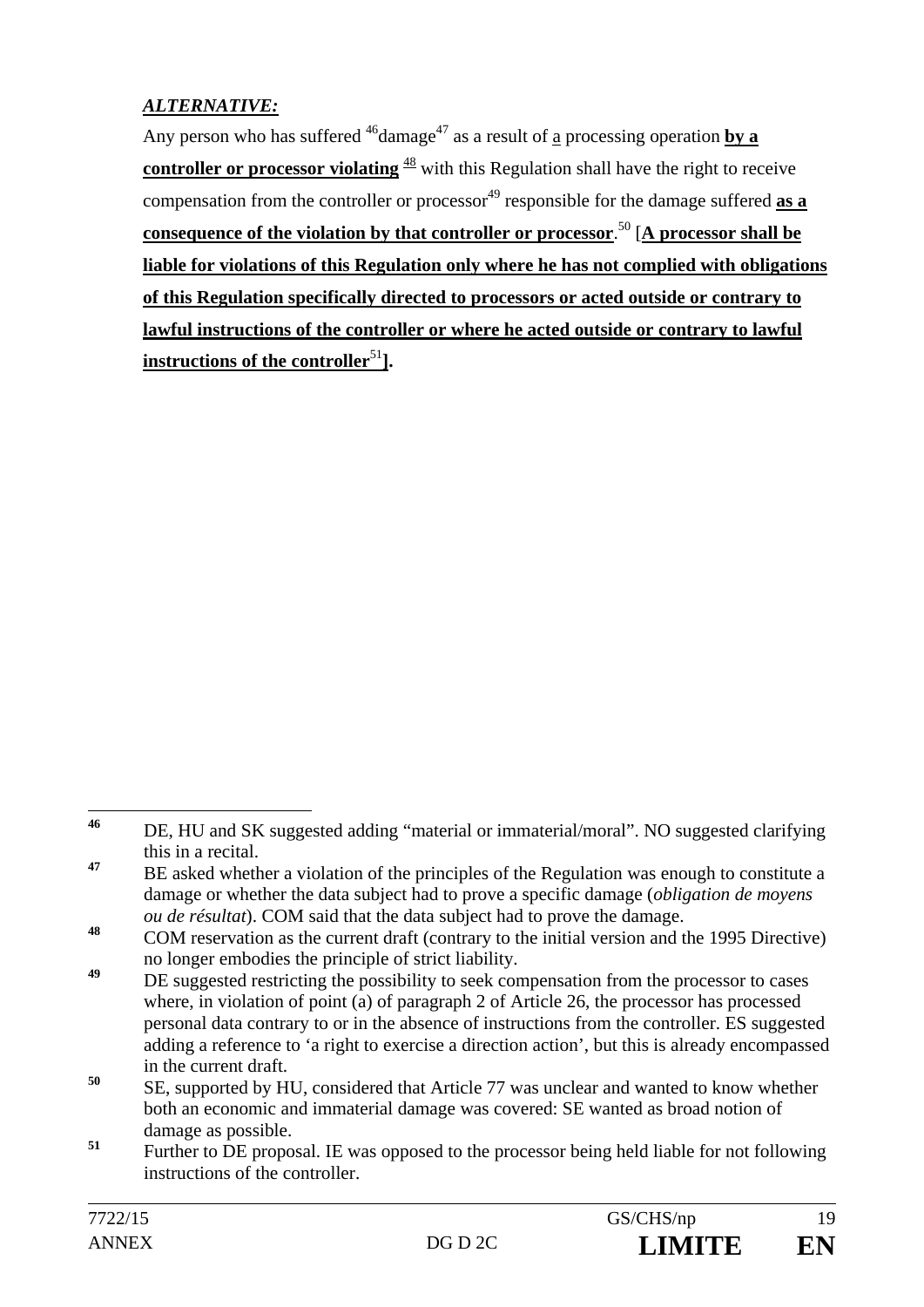2. Where more than one controller or processor or a controller and processor are involved in the processing which gives rise to the damage, **the data subject may sue**<sup>52</sup> each controller or processor, **in which case they** shall[**, under the conditions laid down in paragraph 1,]** be jointly and severally liable for the entire amount of the damage. This is without prejudice to recourse claims between controllers and/or processors<sup>53</sup><sup>54</sup>.

## *ALTERNATIVE:*

 Where more than one controller or processor or a controller and processor are involved in the processing that gives rise to the damage, each controller or processor **shall be liable only for the damage caused by its actions and which arises from breach of an obligation imposed on it by the Regulation**<sup>55</sup>. This is without prejudice to recourse claims between controllers and/or processors.

3. The controller or the processor **shall**56 be exempted from this liability, in whole or in part, if the controller or the processor proves that they are not responsible for the event giving rise to the damage<sup>57</sup>.

## *ALTERNATIVE:*

**In case of recourse claims between controllers and/or processors, t**he controller or the processor **shall** be exempted from this liability, in whole or in part, if the controller or the processor proves that they are not responsible for the event giving rise to the damage.

 $52$  $\frac{52}{53}$  HU suggestion.

**<sup>53</sup>** SI reservation: SI thought this paragraph could be deleted and left entirely to national law. SE pointed at the effect on business if both the controller and processor have an independent responsibility: it was necessary to clarify if it was a joint liability and if all controllers/processors needed to have caused the damage or was it enough to be involved in the processing. ES and HU meant that the starting point was that the data subject should be protected and be entiutled to compensation. COM said that it was difficult for the data subject to know from where the damage had arisen.

<sup>&</sup>lt;sup>54</sup> IE queried why the reference to Article 24(2) had been removed and then the second sentence had been added: what the purpose to bring a claim against all of them and then sort out the individual responsibility?

<sup>&</sup>lt;sup>55</sup> UK proposal.<br><sup>56</sup> Expedience PL

<sup>&</sup>lt;sup>56</sup> Further to PL suggestion.

**<sup>57</sup>** DE and PL thought this paragraph needed to be further elaborated. DE in particular thought that the relationship to Article 39 needed to be further clarified. SI thought an arrangement for strict liability in the case of processing by public bodies should be inserted into this paragraph.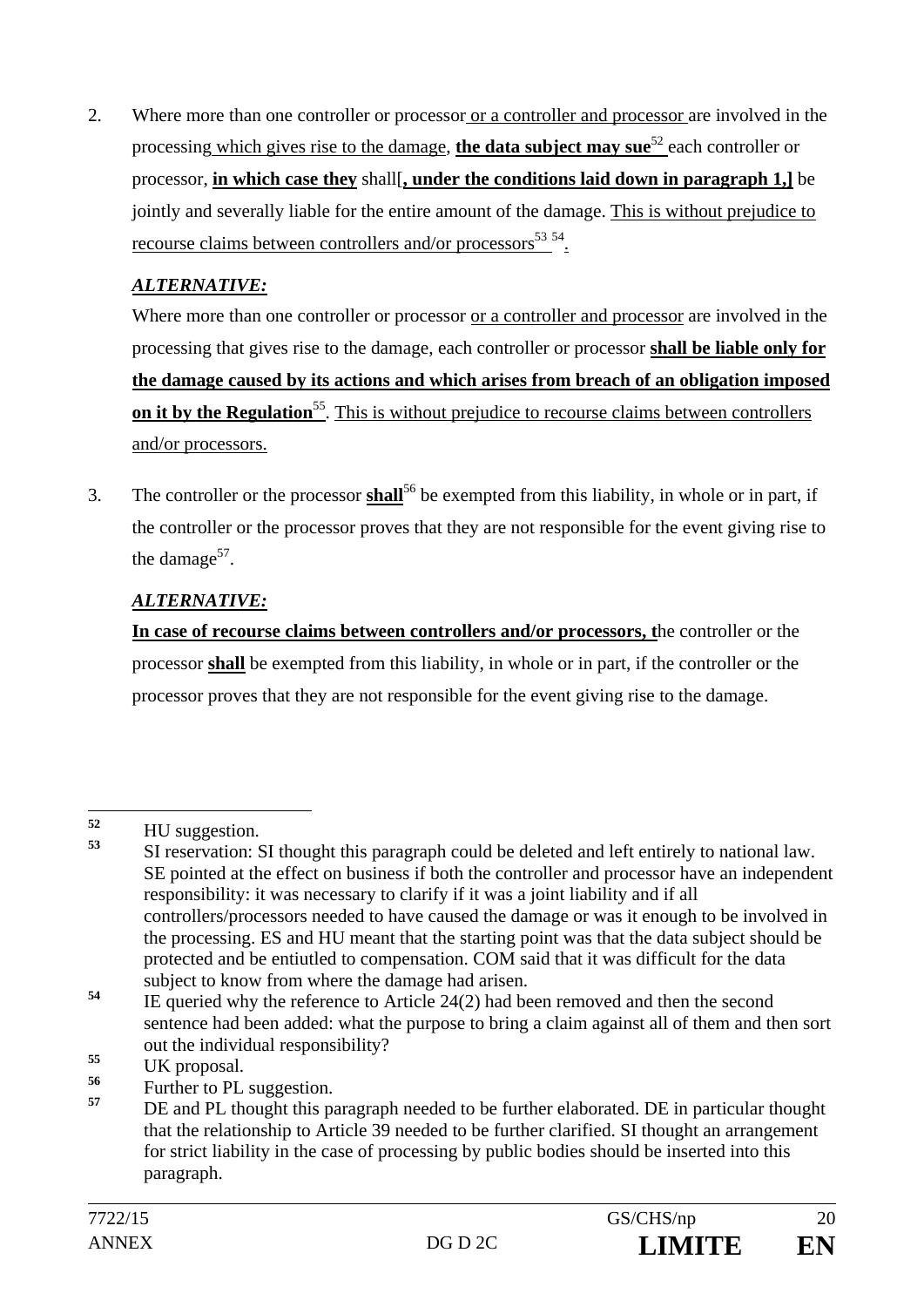4. Court proceedings for exercising the right to receive compensation shall be brought before the courts with jurisdiction for compensation claims under national law of the Member State referred to in paragraph 2 of Article 75.

# *Article 78 Penalties*

(…)**<sup>58</sup>**

## *Article 79*

# *General conditions for imposing administrative fines<sup>59</sup>*

1. Each supervisory authority<sup>60</sup> shall  $(\ldots)^{61}$  **ensure that the imposition of** administrative fines pursuant to this Article in respect of infringements of this Regulation referred to in Article 79a *(…) shall in each individual case be effective, proportionate and dissuasive.***<sup>62</sup>**

2. **(…)**

<sup>58</sup> <sup>58</sup> This Article was moved to Article 79b. Scrutiny reservation by SK, RO and PT.

**<sup>59</sup>** DK reservation and EE scrutiny reservation on the introduction of administrative fines in the text as administrative fines – irrespective of their level – raise constitutional concerns. In DK and EE fines are decided by courts.

**<sup>60</sup>** IE suggested adding a reference to Article 51 and Article 51a.

**<sup>61</sup>** It was pointed out (FI) that the empowerment for Member States to provide for administrative sanctions and measures was already covered by Article 53(1b)..

**<sup>62</sup>** Moved from paragraph 2. FI thought that paragraph 2 was not necessary since paragraph 2a provided concrete content for the general wording of paragraph 2.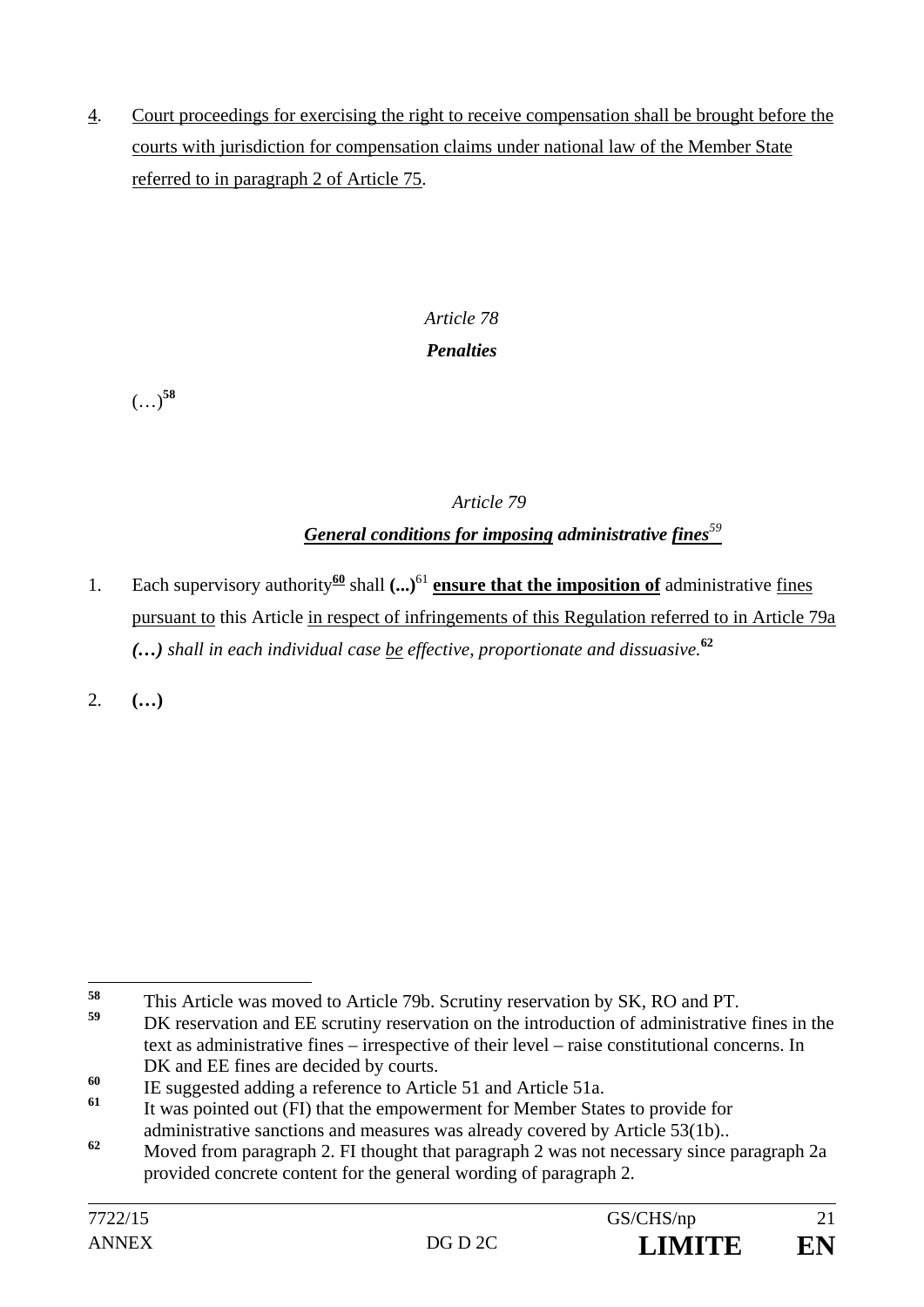- 2a. *Administrative fines shall<sup>63</sup>, depending on the circumstances of each individual case, be imposed in addition to, or instead of, measures referred to in points (a) to (f) <i>Article*  $53^{64}$ . When deciding whether to impose an administrative fine  $(\cdot \cdot \cdot)^{65}$  and <sup>66</sup>deciding on the amount of the administrative fine in each individual case due regard shall**<sup>67</sup>** be **given**<sup>68</sup> **(...)** to the following:**<sup>69</sup>**
	- (a) the nature, gravity and duration of the infringement having regard to the nature scope or purpose of the processing concerned **as well as** *the number of data subjects affected and the level of damage suffered by them<sup>70</sup>*;
	- (b) the intentional or negligent character of the infringement,
	- (c) **(...)**;
	- (d) action taken by the controller or processor to mitigate the damage suffered by data subjects;
	- (e) the degree of responsibility of the controller or processor having regard to technical and organisational measures implemented by them pursuant to Articles 23 and 30;
	- (f) any **relevant**<sup> $71$ </sup> previous infringements by the controller or processor;

<sup>65</sup> Deleted further to FI suggestion.

 $63$ **<sup>63</sup>** CZ, FR and UK and COM suggested to change *shall* to *may.* 

Some delegations thought that the corrective measures of Article 53 (1b) should be listed rather here.

**<sup>66</sup>** Some delegations (EE, SK, PL) thought that aggravating circumstances should be distinguished from mitigating circumstances. SK suggested laying down exact thresholds (e.g. more than 2/3 of the maximum fine in case of aggravating circumstances). IT thought the possibility of EDPB guidance should be referred to here.

**<sup>67</sup>** UK suggested to insert *as appropriate.* DE was generally happy with the text since the list in was open and not all aspects needed to be considered. COM pointed at point (m) confirming that it was an open list.

<sup>&</sup>lt;sup>68</sup> FI suggestion.

**<sup>69</sup>** PL and FR suggested that guidelines by the Board could be useful here or at least in a recital.

**<sup>70</sup>** Moved from point (c), further to FI remark that this was also an element of the gravity of the of the offence.

**<sup>71</sup>** CZ suggestion.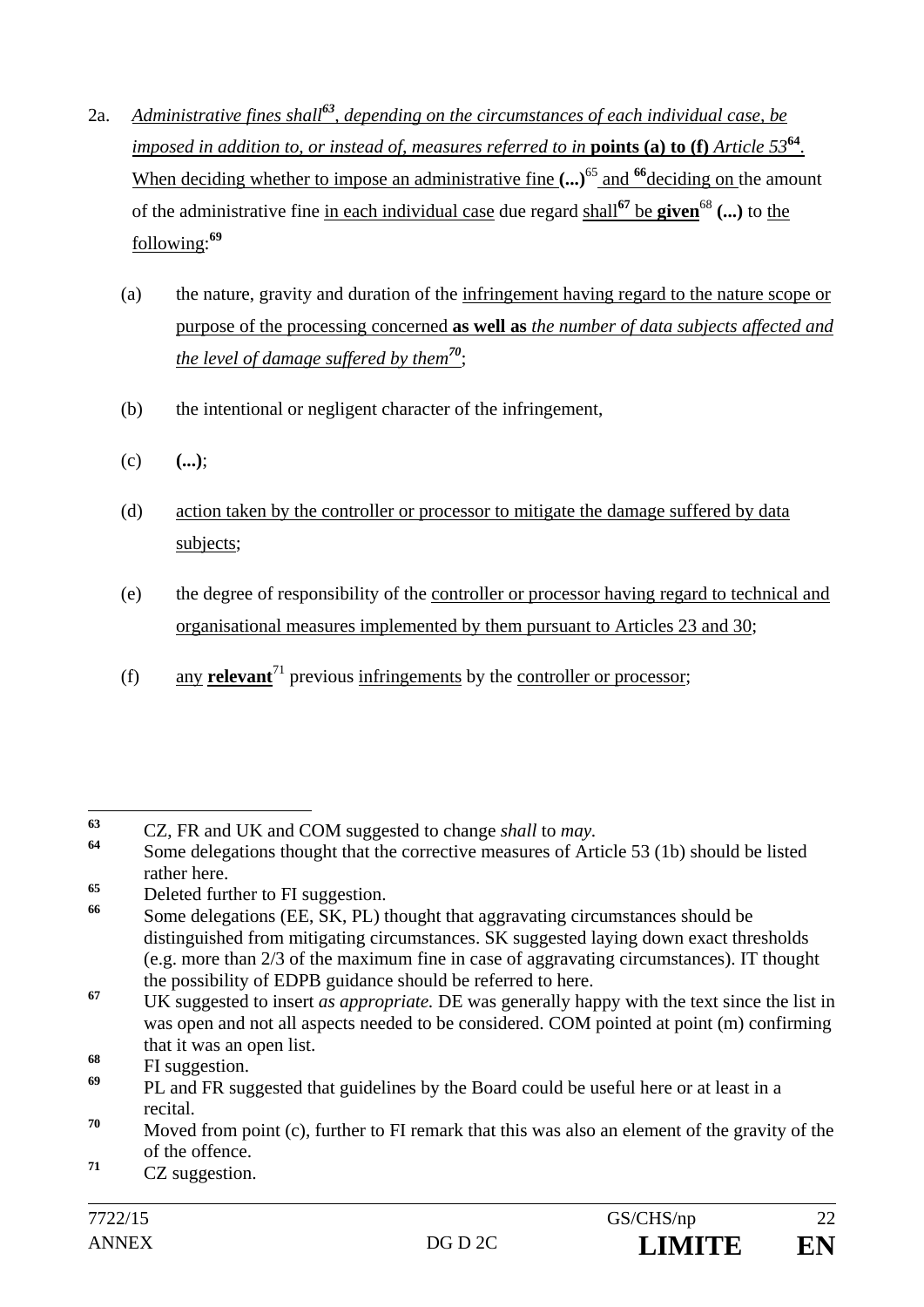- $[(g)$  any financial benefits gained, or losses avoided, directly or indirectly from the infringement;]**<sup>72</sup>**
- (h) the manner in which the infringement became known to the supervisory authority, in particular whether, and if so to what extent, the controller or processor notified the infringement**<sup>73</sup>**;
- (i) in case measures referred to in point (b) and (c) of paragraph 1 and points (a), (d), (e) and (f) of paragraph 1b of Article 53, have previously been ordered against the controller or processor concerned with regard to the same subject-matter<sup>74</sup>, *compliance with these measures* ;
- (j) adherence to approved codes of conduct pursuant to Article 38 or approved certification mechanisms pursuant to Article 39**<sup>75</sup>**;
- $(k)$   $(…);$
- (1)  $(...)$ ;
- (m) any other aggravating or mitigating factor applicable to the circumstances of the case.
- 3. (…)**<sup>76</sup>**
- 3a. (…)**<sup>77</sup>**

 $72$  $72$  DK, ES, FR, FI and SI reservation. SI stated that a DPA was not equipped to assess this. **<sup>73</sup>** CZ and SE were concerned that this factor might amount to a violation of the privilege against self-incrimination.

<sup>&</sup>lt;sup>74</sup> This should also accommodate concerns regarding the privilege against self-incrimination by removing a general reference to co-operation in the investigation. IT thought this paragraph should refer more generally to previous incidents. DE and FR pleaded for its deletion.

**<sup>75</sup>** CZ, FR, EE and SI reservation: DE pointed out that non-adherence to approved codes of conduct or approved certification mechanisms could as such not amount to a violation of the Regulation. IT found this point problematic and said that if the chapeau was reworded point (j) could be deleted.

<sup>&</sup>lt;sup>76</sup> COM reservation on deletion; linked to reservation on Article 79a.

**<sup>77</sup>** COM reservation on deletion.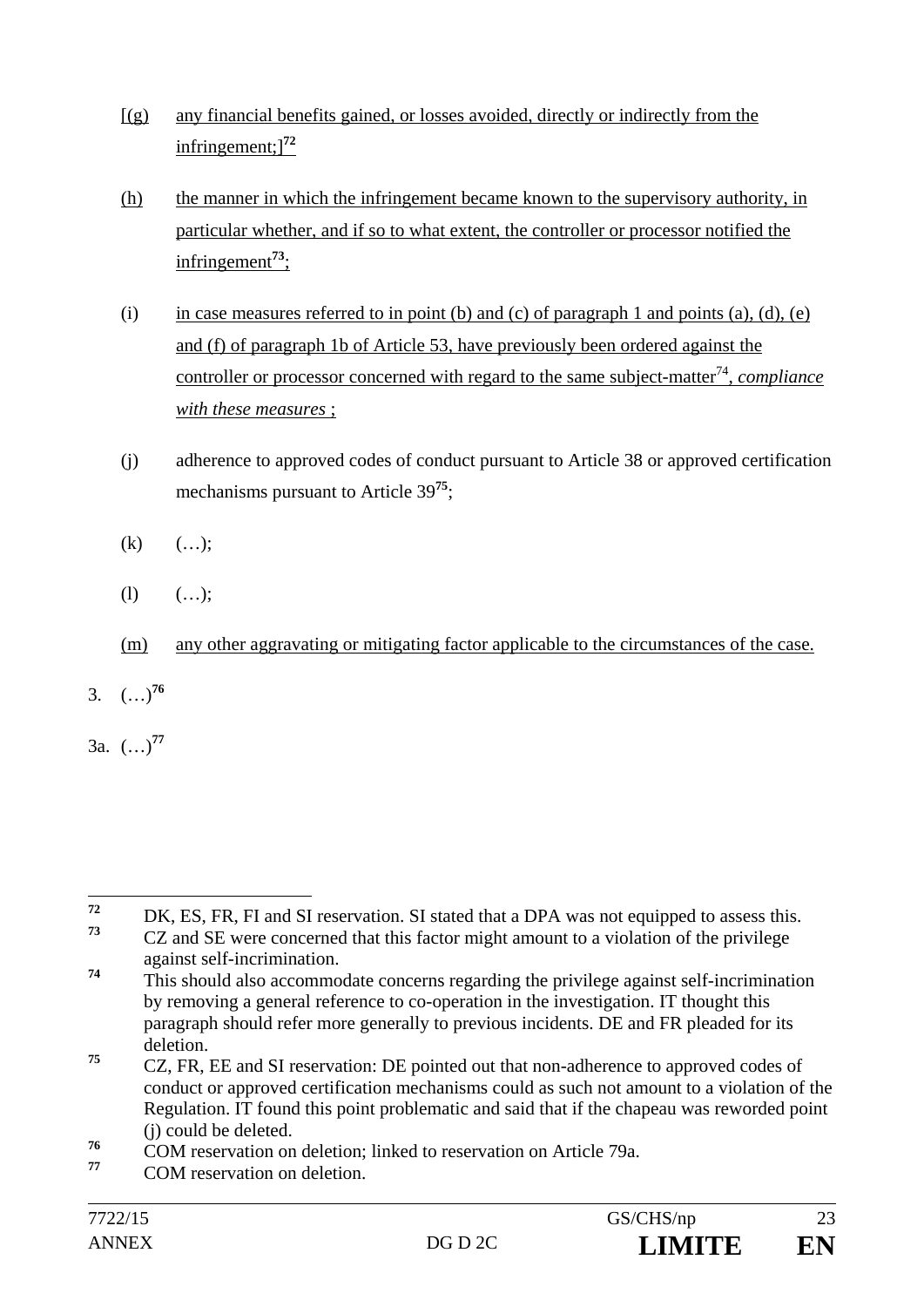- 3b. Each Member State may lay down the rules on whether and to what extent administrative fines may be imposed on public authorities and bodies established in that Member State**<sup>78</sup>**.
- 4. The *exercise by the supervisory authority* **(…)79** of its powers under this Article shall be subject to appropriate procedural safeguards in conformity with Union law and Member State law, including effective judicial remedy and due process.

<sup>78</sup> DE would prefer to rule out this possibility in the Regulation. ES thought it should be provided that no administrative fines can be imposed on the public sector. FR strongly supported paragraph 3b.

<sup>&</sup>lt;sup>79</sup> IE suggested adding a reference to Article 51 and Article 51a.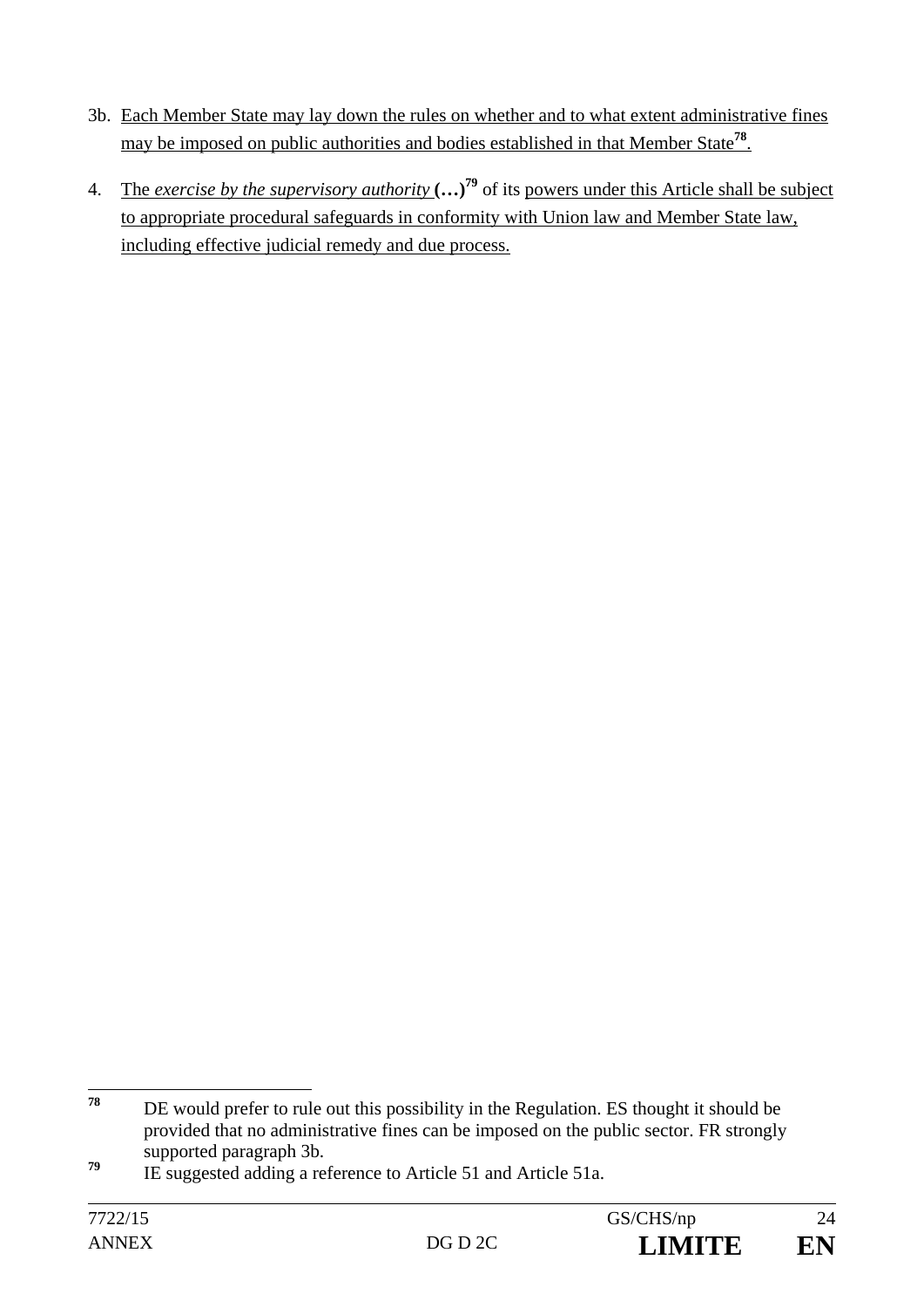### *Article 79a*  Administrative fines<sup>80</sup><sup>81</sup>

1. The supervisory authority **(…)** may impose a fine that shall not exceed […] EUR, or in case of an undertaking […] %**<sup>82</sup>** of its total worldwide annual turnover **<sup>83</sup>** of the preceding financial year, on a controller who, intentionally or negligently:

81 A majority of Member States (BE, CY DE, EE, ES, FI, IT, LV, LU, MT and NL) appear to be in favour of different scales of sanctions. COM referred to the Market Abuse Regulation with three levels of fines. DK, HU, IE, SE and UK were opposed to maintaining different sanctions scales. FR and PL did not favour it, but could accept it. SI said that it was impossible to have amounts in the Article. In contrast NL wanted to set out amounts.

- <sup>82</sup> EE did not consider it appropriate to set out sanctions in percentage because the sanction was not predictable. PT considered that there should be minimum penalties for a natural person and that for SMEs and micro enterprises the volume of the business should not be looked at when applying the fines (this factor should only be applicable for multinationals). PL thought that administrative fines should be implemented in the same way in all MS. PL said that the fines should be flexible and high enough to represent a deterrent, also for overseas companies. ES saw practical problems with worldwide fines. UK noted that the levels of fines in the EP report were far too high.
- **<sup>83</sup>** UK commented that *turnover* was used in competition law and asked whether the harm was the same here. EE asked how the annual turnover was connected to the sanction. SI thought that compared to competition law where the damage concerned the society as a whole, data protection concerned private infringements. COM said that both competition law and data protection concern economic values, whereas data protection protects values of the data subject. COM further said that the fines must be dissuasive and that it was necessary to refer to something, *e.g.* percentage but that it was also necessary with a sufficiently broad scope to take into account the specificities of the case. UK meant that *name and shame* would be a more efficient practice than fines. UK further said that high fines would entail two problems: they would be challenged in court more often and controllers might get less help to verify a potential breach. DE, supported by FR, meant that the fines set out in Article 79a were only the maximum level and that question of fines could be submitted to the Ministers in June JHA Council. COM agreed that the Article only set out maximum fines and that the companies themselves would provide the amounts of the turnover.

<sup>80</sup> **<sup>80</sup>** DK reservation on the introduction of administrative fines in the text as administrative fines – irrespective of their level – raise constitutional concerns*.* DE, EE, ES, IE and PT scrutiny reservation. FI and SI reservation. COM reservation on replacing 'shall' by 'may' and the deletion of amounts and percentages in paragraphs 1, 2 and 3. DE wanted the risk-based approach to be made clearer. DE thought that proportionality was important because Article 79a concerned fundamental rights/rule of law and deemed it disproportionate that a supervisory authority could impose a fine that the data subject was unaware of. DE said that it was necessary to set out the fines clearly and that the one-stop shop principle did not allow for exceptions being set out in national law. IE thought e gravity of offences was not sufficiently illustrated, *e.g.* infringement in para. 3(m), which according to IE is the most serious one. FR reservation: the strictness of the text may impinge on the independence of the DPA. ES also wanted to give flexibility to the DPA.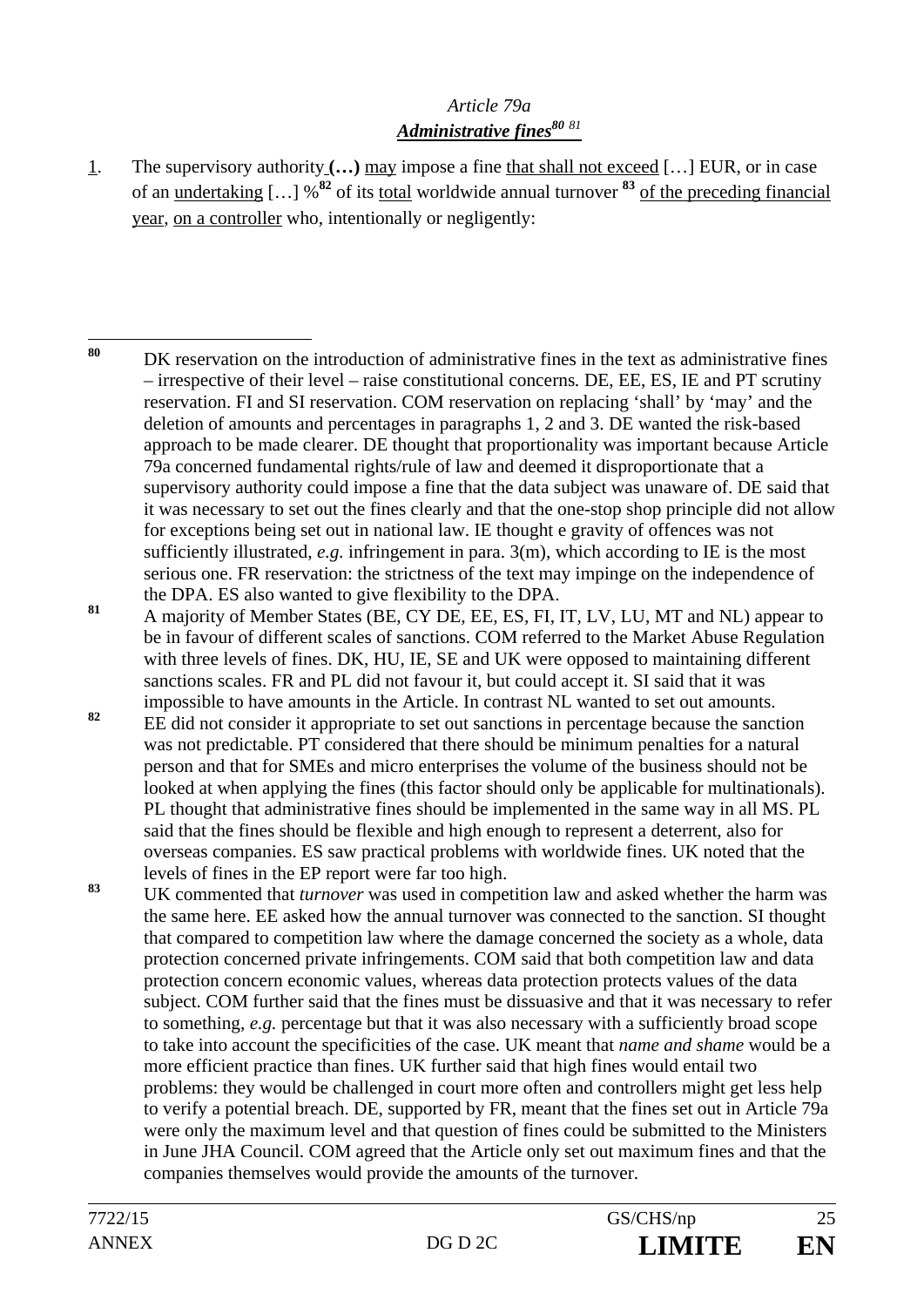- (a) does not respond within the period referred to in Article  $12(2)$  to requests of the data subject;
- (b) charges a fee in violation of the first sentence of paragraph 4 of Article 12.
- 2. The supervisory authority [competent in accordance with Article 51] may impose a fine that shall not exceed […] EUR, or in case of an undertaking […]% of its total worldwide annual (…) turnover of the preceding financial year, on a controller or processor who, intentionally or negligently:**<sup>84</sup>**
	- (a) does not provide the information, or (…) provides incomplete information, or does not provide the information [timely or] in a [sufficiently] transparent manner, to the data subject pursuant to Articles 12(3),14 and 14a;
	- (b) does not provide access for the data subject or does not rectify personal data pursuant to Articles 15 and 16 or does not comply with the rights and obligations pursuant to Articles 17, 17a, 17b, 18 or 19;
	- $(c)$   $(...);$
	- (d)  $(...);$
	- (e) does not [or not sufficiently] determine the respective responsibilities with joint controllers pursuant to Article 24;
	- (f) does not [or not sufficiently]**<sup>85</sup>** maintain the documentation pursuant to Article 28 and Article 31(4).
	- $(g)$   $(...)$

<sup>84</sup> **<sup>84</sup>** IT considered that paragraphs 2 and 3 were very generic and only described the infringements but that the scale of gravity was not well defined. IT asked for a better categorisation of the infringements.

<sup>85</sup> IE, supported by SI, pointed it that a number of the terms used here (such as "sufficiently", "timely" and "incomplete") were so vague that they were not compatible with the *lex certa* principle. DE agreed with IE and added that it was a problem of objective of the provisions: on the one side the need for the controller to know what the rules are and on the other side the flexibility for the DPA.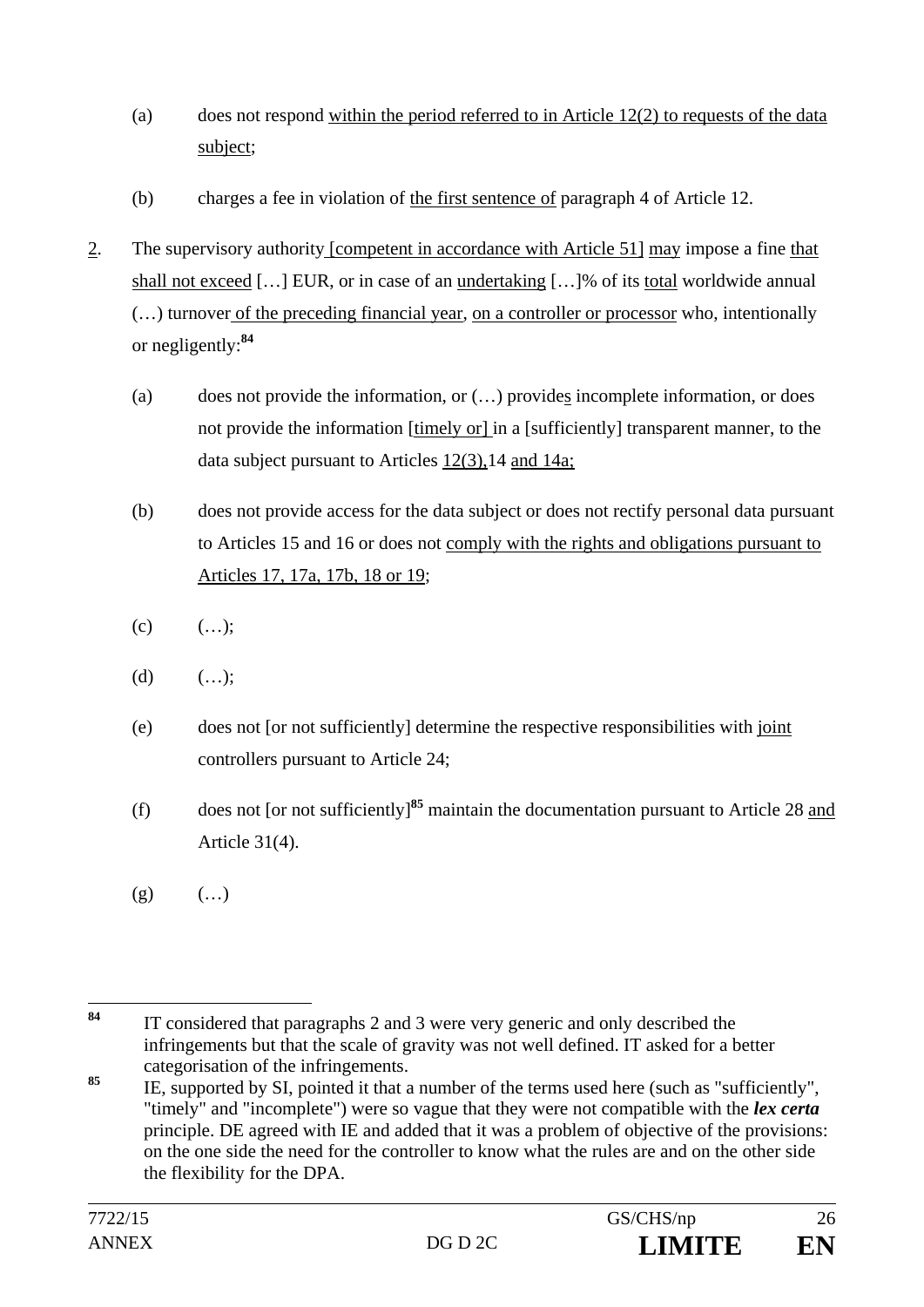- 3. The supervisory authority [competent in accordance with Article 51] may impose a fine that shall not exceed […] EUR or, in case of an undertaking, […] % of its total worldwide annual turnover of the preceding financial year, on a controller or processor who, intentionally or negligently:
	- (a) processes personal data without  $\underline{a}$  (...) legal basis for the processing or does not comply with the conditions for consent pursuant to Articles 6, 7, 8 and 9;
	- (b)  $(...);$
	- $(c)$   $(...);$
	- (d) does not comply with the conditions in relation to  $(...)$  profiling pursuant to Article 20;
	- (e) does not (…) implement appropriate measures or is not able to demonstrate compliance pursuant to Articles 22 (…) and 30;
	- (f) does not designate a representative in violation of Article 25;
	- (g) processes or instructs the processing of personal data in violation of  $(...)$  Articles 26;
	- (h) does not alert on or notify a personal data breach or does not [timely or] completely notify the data breach to the supervisory authority or to the data subject in violation of Articles 31 and 32;
	- (i) does not carry out a data protection impact assessment in violation of Article 33 or processes personal data without prior consultation of the supervisory authority in violation of Article 34(1);
	- $(i)$   $(...);$
	- (k) misuses a data protection seal or mark in the meaning of Article 39 or does not comply with the conditions and procedures laid down in Articles 38a and 39a;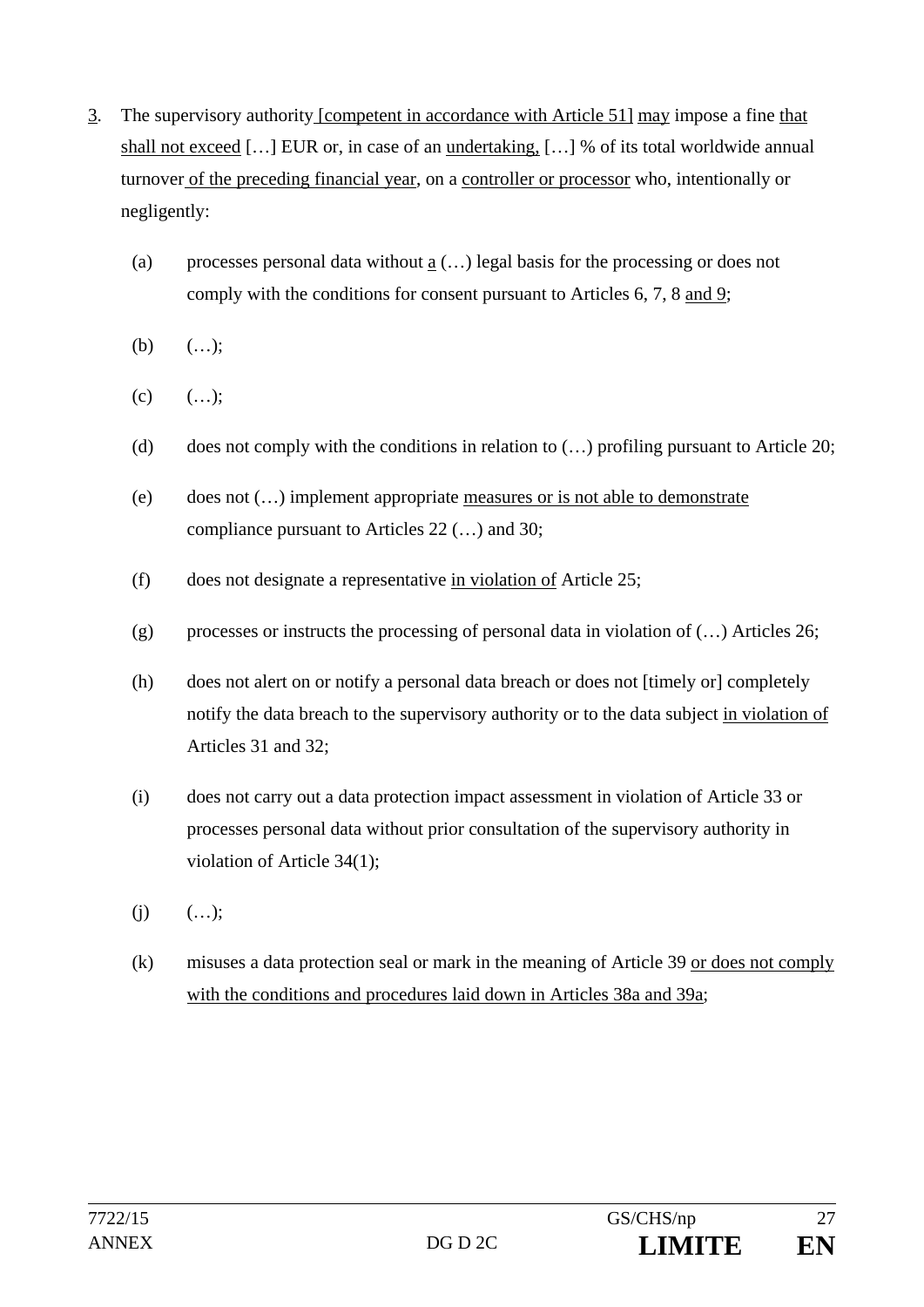- (l) carries out or instructs a data transfer to a recipient in a third country or an international organisation in violation of Articles 40 to 44;
- (m) does not comply with an order or a temporary or definite ban on processing or the suspension of data flows by the supervisory authority pursuant to Article 53(1) or does not provide access in violation of Article 53(2).
- $(n)$   $(\ldots)^{86}$
- $(0)$   $(...).$
- 3a. [If a controller or processor intentionally or negligently violates several provisions of this Regulation listed in paragraphs 1, 2 or 3, the total amount of the fine may not exceed the amount specified for the gravest violation.]**<sup>87</sup>**
- 4. [The Commission shall be empowered to adopt delegated acts in accordance with Article 86 for the purpose of adjusting the maximum amounts of the administrative fines referred to in paragraphs 1, 2 and 3 to monetary developments, taking into account the criteria referred to in paragraph 2 of Article 79.]**<sup>88</sup>**
- **5. Where the national law of a Member State requires that another authority than the supervisory authority is competent to impose fines referred to in this article , the respective Member State shall provide that that authority shall be empowered to impose such fines upon request of the supervisory authority.**

<sup>86</sup> **<sup>86</sup>** IT wanted to reinstate failure to cooperate with the DPO. IE that thought that this was a subjective infringement.

**<sup>87</sup>** PL wanted to keep paragraph 3a.

**<sup>88</sup>** CZ, DE, NL and RO reservation. NL that thought that guidelines from the EDPB could solve the problems on the amounts. CZ wanted to delete the paragraph and thought that the DPA could set out the amounts.